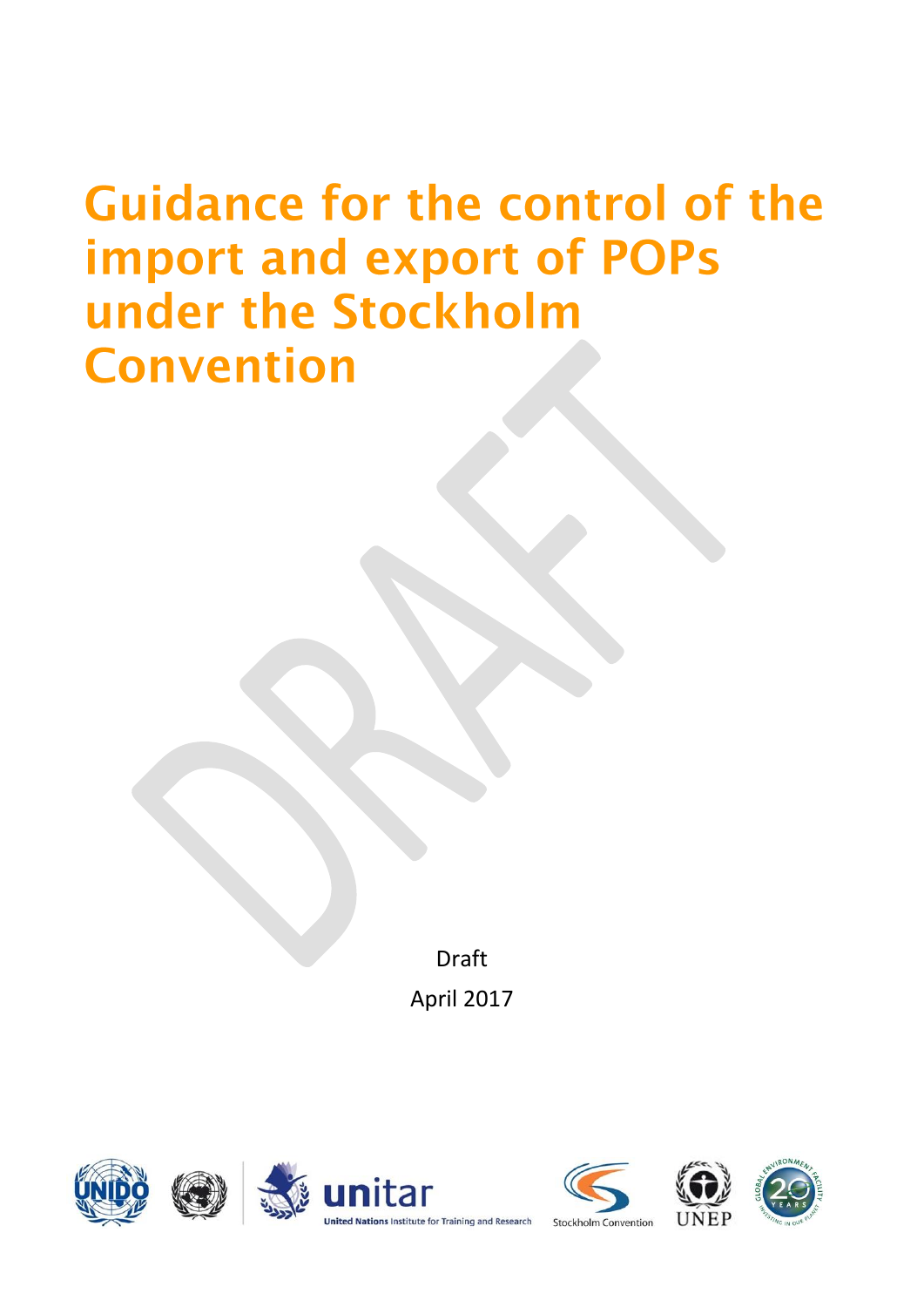#### **Aim of the Guidance Document**

This document aims to assist Parties and other stakeholders to understand which POPs, under the Stockholm Convention, can be traded internationally, whether as substances or contained in mixtures or articles.

#### **Disclaimer**

The views expressed in this publication do not necessarily reflect the views of the Secretariat of the Stockholm Convention (SSC), the United Nations Environment Programme (UNEP), the United Nations Industrial Development Organization (UNIDO), the United Nations Institute for Training and Research (UNITAR), the United Nations (UN) or other contributory organizations. While reasonable efforts have been made to ensure that the contents of this publication is factually correct and properly referenced, the SCC or the UN do not accept responsibility for the accuracy or completeness of the contents and shall not be liable for any loss or damage that may be occasioned, directly or indirectly, through the use of, or reliance on, the contents of this publication, including its translation into languages other than English. If there is any inconsistency or conflict between the information contained in this non-binding guidance document and the Stockholm Convention on POPs, the text of the Convention takes precedence.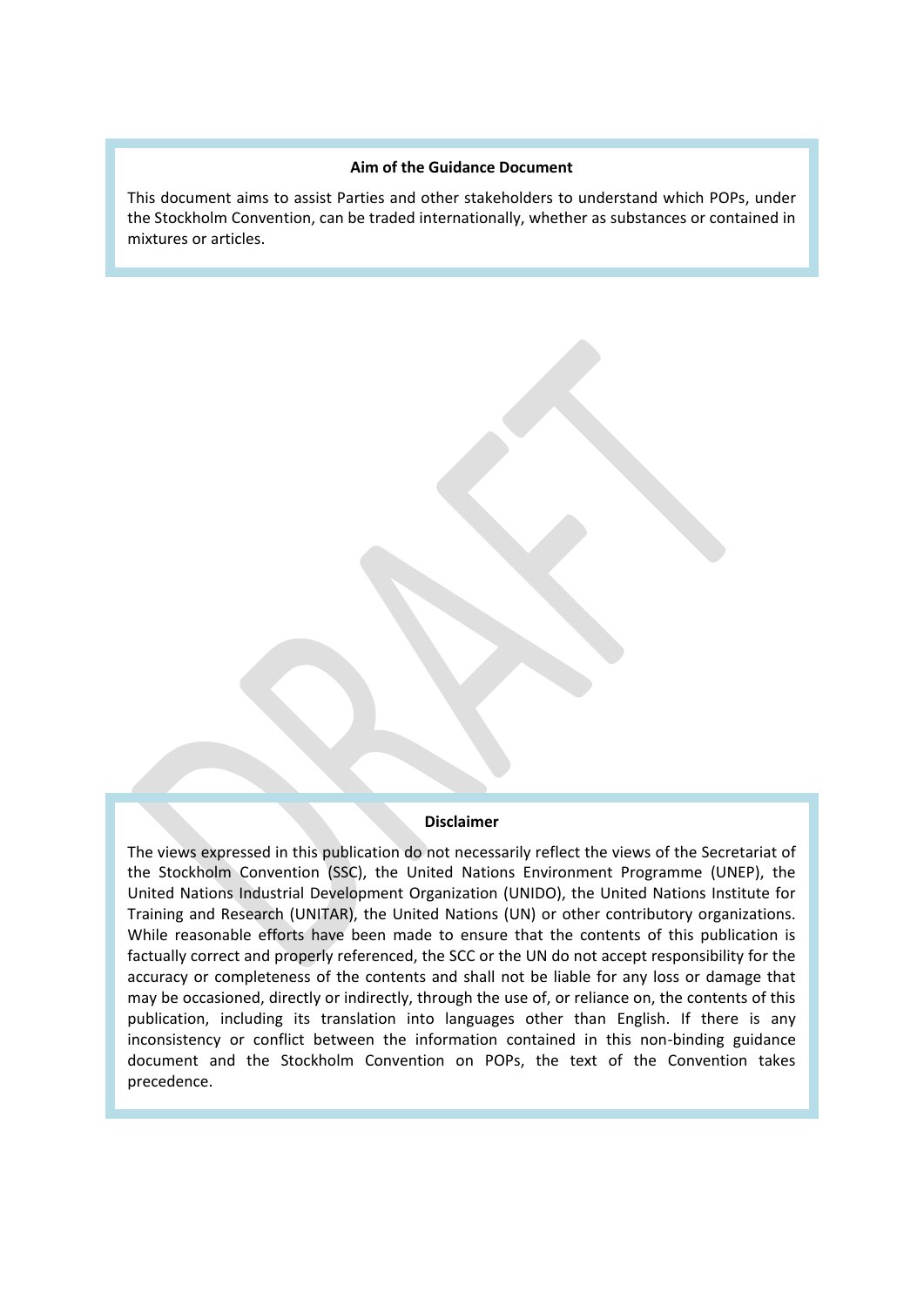# **Table of Contents**

| $\mathbf{1}$   |                                                                                                  |  |
|----------------|--------------------------------------------------------------------------------------------------|--|
|                |                                                                                                  |  |
|                |                                                                                                  |  |
|                |                                                                                                  |  |
| $\overline{2}$ |                                                                                                  |  |
|                |                                                                                                  |  |
|                |                                                                                                  |  |
|                |                                                                                                  |  |
|                | 2.1.3 Obligations for POPs from other international multilateral environmental agreements (MEA): |  |
|                |                                                                                                  |  |
|                |                                                                                                  |  |
|                |                                                                                                  |  |
|                |                                                                                                  |  |
|                |                                                                                                  |  |
|                |                                                                                                  |  |
| 3              | Use of the supporting documents and database in the enforcement of legal obligations for POPs 13 |  |
|                |                                                                                                  |  |
|                |                                                                                                  |  |
|                |                                                                                                  |  |
|                |                                                                                                  |  |
|                |                                                                                                  |  |
|                |                                                                                                  |  |
|                |                                                                                                  |  |
|                |                                                                                                  |  |
|                |                                                                                                  |  |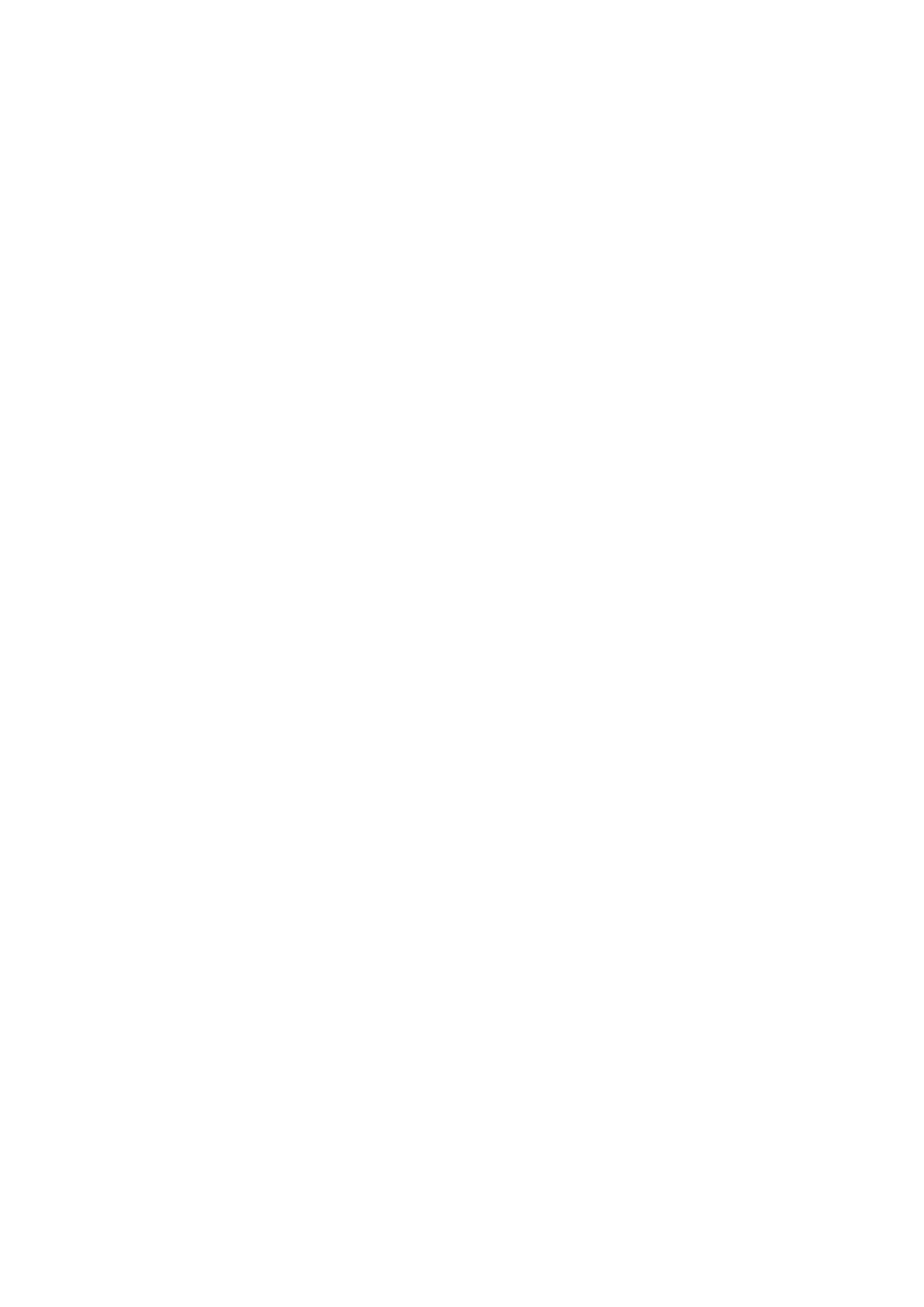# <span id="page-4-0"></span>**Abbreviations and acronyms**

| <b>CAS</b>    | <b>Chemical Abstract Service</b>                                                 |
|---------------|----------------------------------------------------------------------------------|
| <b>DGD</b>    | <b>Decision Guidance Document</b>                                                |
| <b>GHS</b>    | Globally Harmonized System of Classification and Labelling of Chemicals          |
| <b>HS</b>     | Harmonized Commodity Description and Coding System (Harmonized System)           |
| <b>IUPAC</b>  | International Union of Pure and Applied Chemistry                                |
| <b>MEA</b>    | multilateral environmental agreement                                             |
| <b>PCP</b>    | Pentachlorophenol and its salts and esters                                       |
| <b>PCN</b>    | Polychlorinated naphthalenes                                                     |
| <b>PFOS</b>   | perfluorooctane sulfonic acid                                                    |
| <b>PFOSF</b>  | perfluorooctane sulfonyl fluoride                                                |
| <b>PIC</b>    | <b>Prior Informed Consent</b>                                                    |
| <b>POPS</b>   | persistent organic pollutants                                                    |
| <b>UNRTGD</b> | United Nations Recommendations on the Transport of Dangerous Goods (orange book) |
|               |                                                                                  |

**WCO** World Customs Organization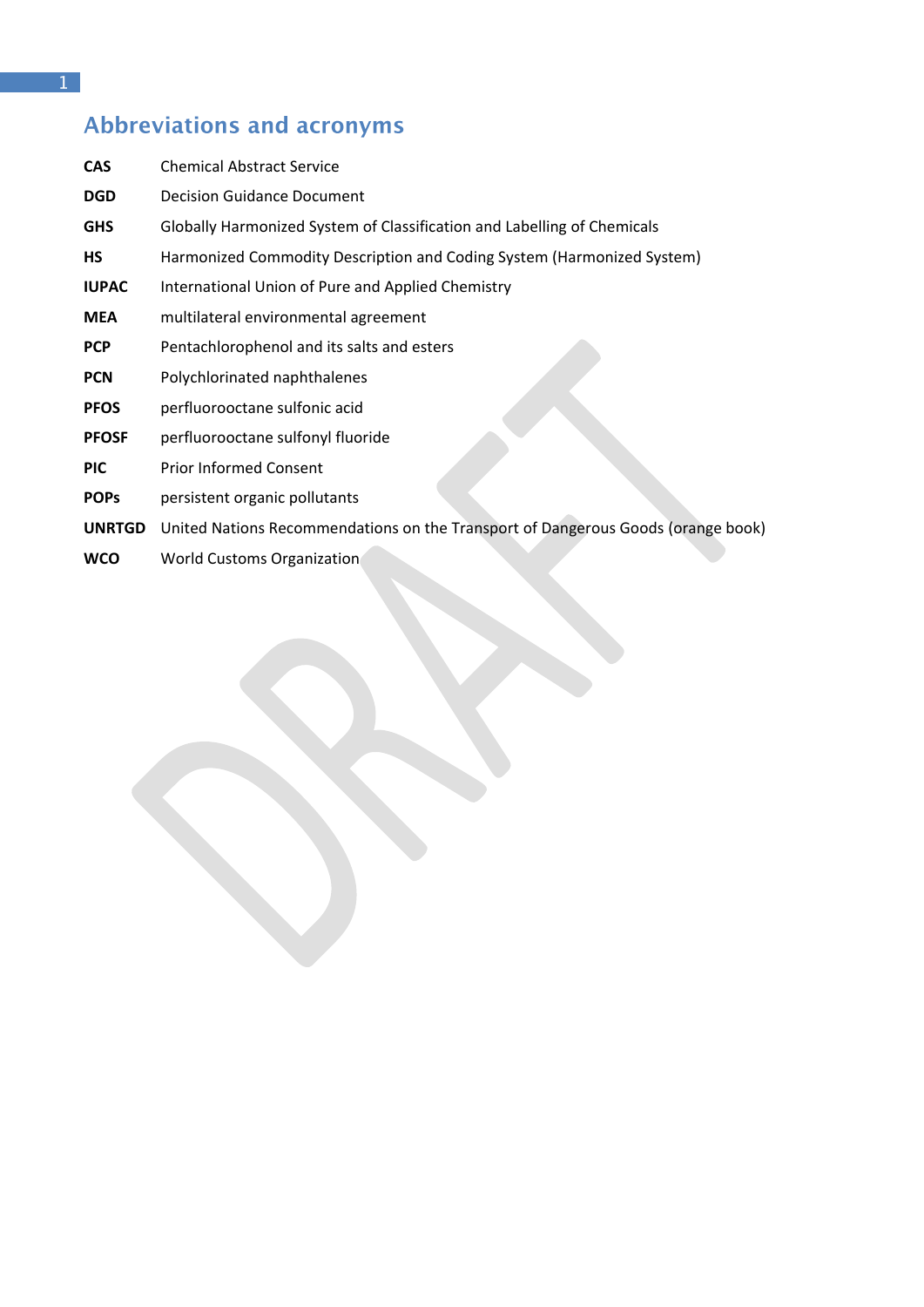# <span id="page-5-0"></span>1 Overview of this guidance document

#### <span id="page-5-1"></span>1.1 Introduction

The Stockholm Convention prohibits or restricts the production and use of the persistent organic pollutants (POPs) that are listed in the Annexes to the Convention and regulates the export and import of intentionally produced chemicals listed in Annexes A and B of the Convention. The Convention also contains specific mandates for certain POPs when produced or used in specific applications by Parties that have registered for such activities of production or use, through a regime of "specific exemptions" or "acceptable purposes". This adds complexity to understanding which POPs can be imported or exported internationally.

Among the measures to reduce or eliminate releases from intentional production and use provided by article 3, is the obligation of Parties to ensure that any import and export of the chemicals listed in Annex A and B of the Convention complies with strict requirements.

With respect to the import:

- These chemicals can only be imported for the purpose of environmentally sound disposal as set forth in article 6 paragraph 1(d); or
- For a use or purpose which is permitted for a Party under Annex A or Annex  $B^1$ .

With respect to the export: chemicals for which safer alternatives are not readily available to all countries for which there is a specific exemption or acceptable purpose, can only be exported. Although this regulates the import and export of covered POPs, there is no specific procedure under the Stockholm Convention for the international trade of POPs. In the event the POPs fall within the scope of the Basel or Rotterdam Conventions, then the control procedures provided by these Conventions apply to the import, transit and export, as appropriate, of POPs falling within the scope of those Conventions for the purpose of environmentally sound disposal as set forth in article 6 paragraph 1(d).

The specific exemptions for the 12 initially listed POPs, other than DDT, have expired because there were no longer any Parties registered for a particular type of specific exemptions (pursuant to paragraph 9, Article 4). Therefore, guidance is not required for these substances as import/export of these POPs is only allowed for environmentally sound disposal.

# 1.2 Objective

1

The objective of this guidance document is more specifically to facilitate the control of import and exports, which is mandatory for each Party to the Convention, in particular of the 14 POPs banned or restricted between 2009 and 2015 and DDT (initially listed POP), taken as substances per se or contained in mixtures and/or in articles.

The document outlines a guidance for the import and export control of these chemicals, which also addresses the prevention of illegal trade in POPs. Such a process involves:

- The identification of chemicals as substances per se or contained in mixtures or in articles (section 1.2).
- The legal basis for control (section 2.1).

 $^1$  Annexes A and B to the Convention describe specific exemptions, as well as acceptable purposes, that are available with respect to the relevant POPs.

Se[e http://chm.pops.int/Implementation/Exemptions/SpecificExemptions/tabid/1133/Default.aspx](http://chm.pops.int/Implementation/Exemptions/SpecificExemptions/tabid/1133/Default.aspx) <http://chm.pops.int/Implementation/Exemptions/AcceptablePurposes/tabid/793/Default.aspx>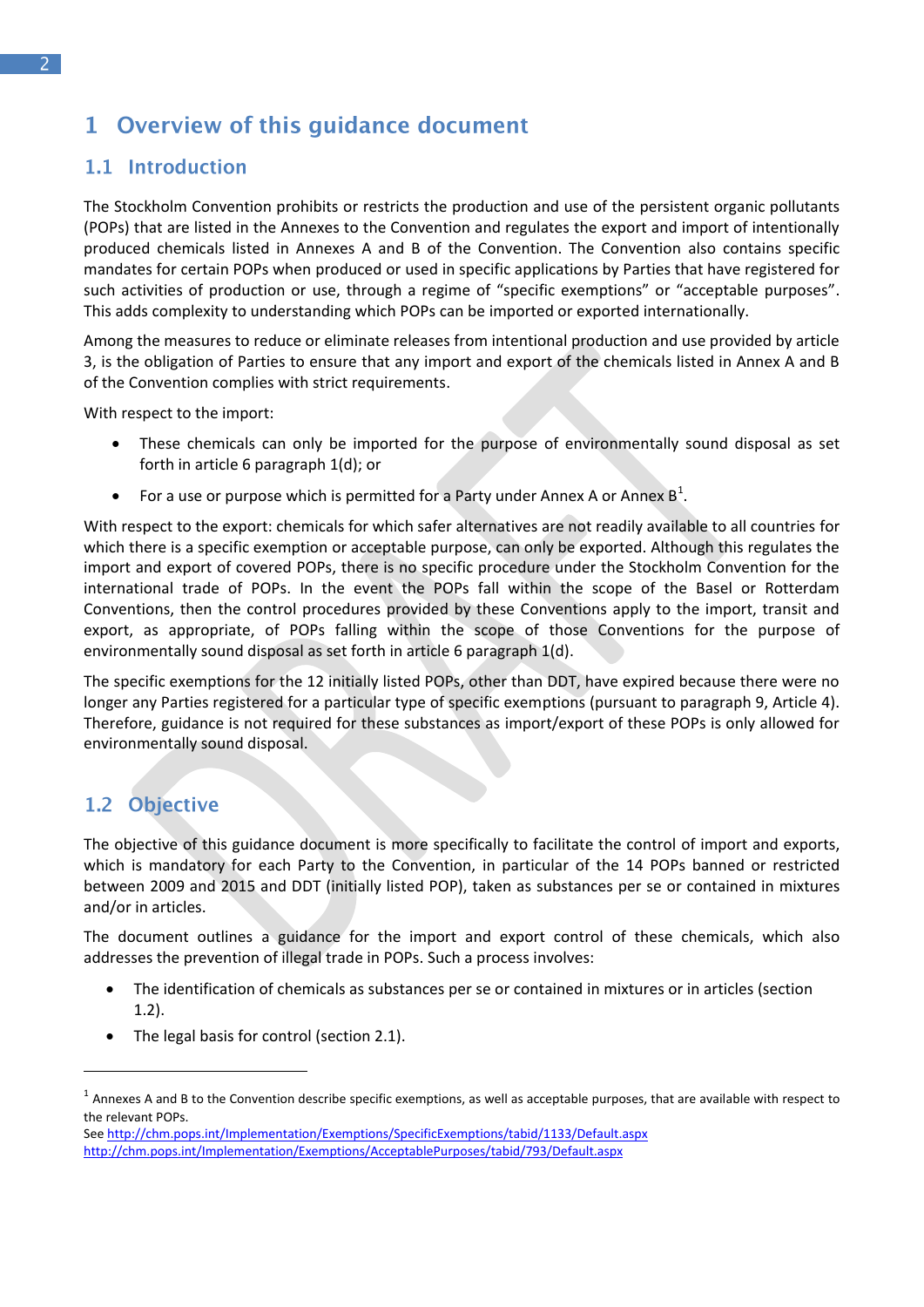- The application of customs control (section 2.2).
- The use of supporting documents and a database for the import control of POPs by four major stakeholder groups – customs authorities, local control authorities, national government authorities, and companies (chapter 3).

An effective control mechanism requires a strong coordination effort involving all relevant stakeholders, and should be considered a high priority for successful implementation of the Convention. This involves a clear understanding of which POPs can be traded internationally and the ability to enforce regulations on such trade.

Further, in response to decision SC-7/10 with the request made by the Parties to continue updating of the guidance including on the basis of the comments received from Parties and others, thanks to the generous financial support from the European Union, the current guidance document was revised and updated incorporating such inputs.

#### <span id="page-6-0"></span>1.3 Identification of chemicals as substances or contained in mixtures or in **articles**

The terms used in this document are listed in the supporting document entitled *Terminology*. Key terms include:

- **Chemical substance/chemical/substance**: characterized by following an agreed system of nomenclature such as a standardized International Union of Pure and Applied Chemistry (IUPAC) name, and/or a unique Registry Number and a Chemical Abstract Service (CAS) Index Name.
- **Chemical product**: a substance and/or a mixture/preparation of chemical substances with certain percentages or percentage ranges of the chemical substances.
- **Article<sup>2</sup>:** an object that during production is given a special shape, surface or design, which determines its function to a greater degree than does its chemical composition. Examples of articles are a car, battery, computer, telephone, printer, clothes, and refrigerator. Articles can contain liquids (e.g. car: brake fluid) and gases (e.g. refrigerator: compressed cooling gas).

Chemicals can be identified by using an agreed system of nomenclature or systematic naming (e.g. IUPAC, CAS) or a generic name; a trade name; and/or a proprietary brand name, a common name, or a company name usually designated by a trademark®, (since long and complicated systematic names are difficult to use for marketing purposes):

- **Generic name**: This name is not specific to a chemical substance, but describes a class of chemicals. It is used by industry, for example, to protect confidential business information when the identity of the chemical should not be revealed through the systematic chemical name.
- **Common name**: This name is given to a chemical with a complicated systematic chemical name so as to communicate more easily, especially with the public.
- **Trade name:** This name is given to a chemical, mixture, or article by the company that markets/supplies it. It normally specifically identifies the chemical, mixture, or article and sometimes gives information on the company.

Examples involving a common name and/or trade name, CAS number, and systematic name include: $3$ 

- Aspirin, an analgesic, aspro, (50-78-2), 2-(Acetyloxy)benzoic acid
- Chloroform, an anaesthetic, (67-66-3), 1,1,1,-trichloromethane

 $^2$  The text of the Stockholm Convention does not include a definition for "article" per se. However it makes reference to quantities of a chemical ocurring as consituents of articles. See note (ii) to annex A and B of the Convention

<sup>3</sup> While not addressing POPs chemicals, UNEP's *Inventory of Trade Names of Chemical Products Containing Ozone Depletion Substances and their Alternatives* also provides useful examples:<http://www.unep.fr/ozonaction/information/mmcfiles/3328-e.pdf>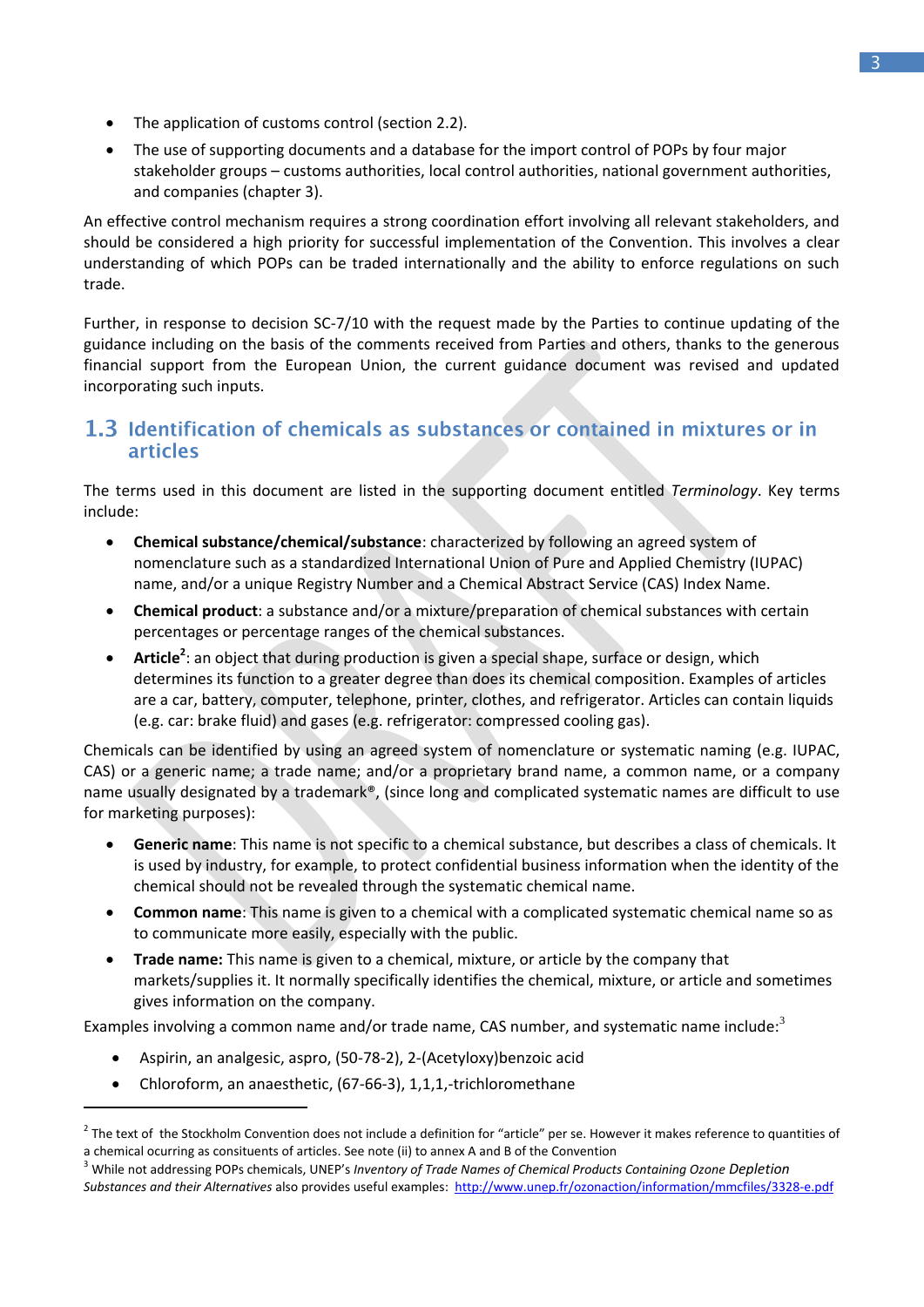DDT, a contact insecticide, (50-29-3), 1,1'-(2,2,2-trichloroethylidene)-bis[4-chlorobenzene]

 $\overline{4}$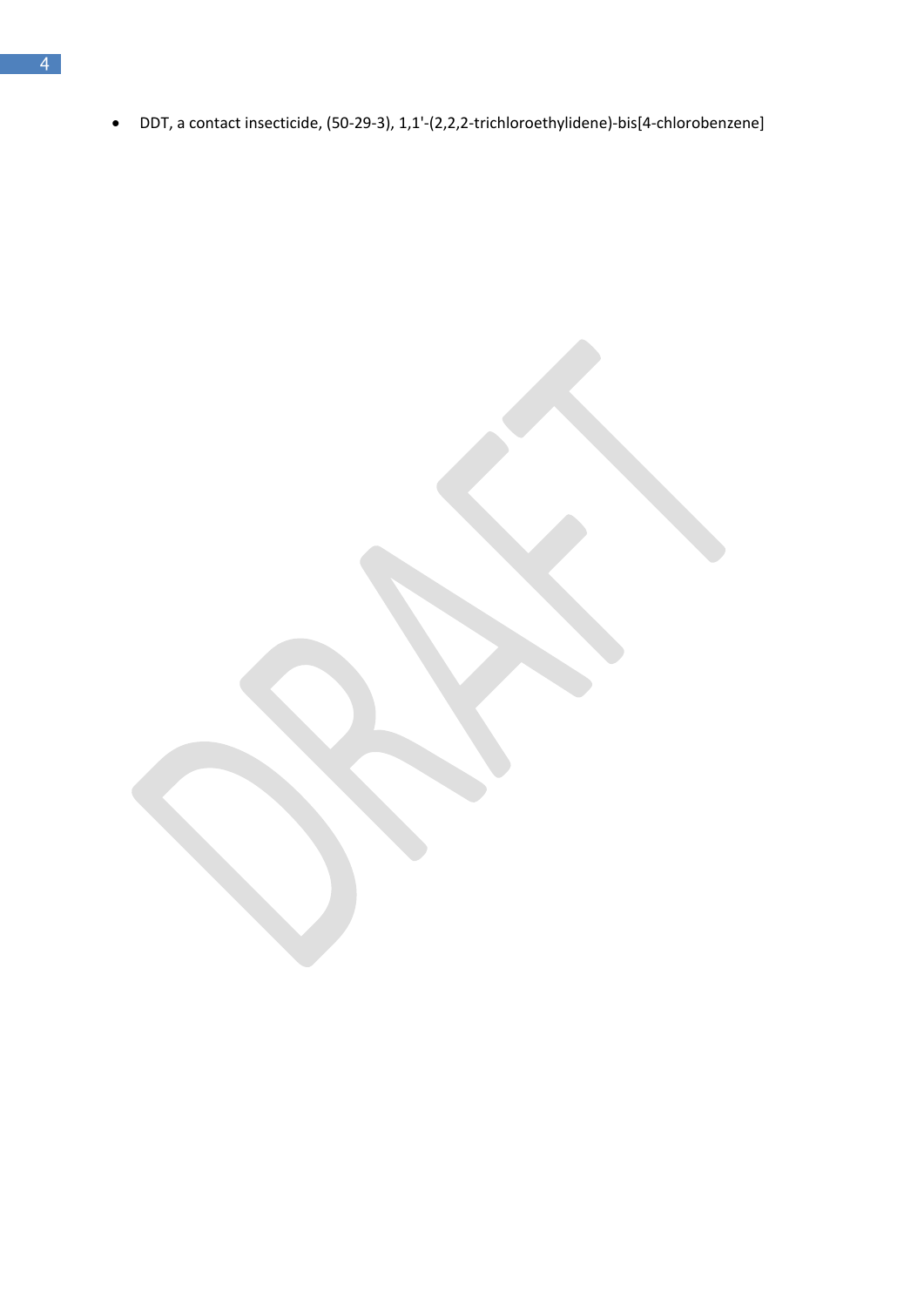# <span id="page-8-0"></span>2 Introduction to the legal obligations for listed POPs

#### <span id="page-8-1"></span>2.1 Legal basis for control

The legal and administrative measures necessary for the control of import and exports of the chemicals listed in Annex A and Annex B of the Stockholm Convention as substances, in mixtures, and, as appropriate, in articles during import and in the country are described in article 3 of the Convention (see below), and are mandatory for all Parties<sup>4</sup>,

Article 3 *Measures to reduce or eliminate releases from intentional production and use*

1. Each Party shall:

**.** 

(a) Prohibit and/or take the legal and administrative measures necessary to

eliminate:

(i) Its production and use of the chemicals listed in Annex A subject to the provisions of that Annex; and

(ii) Its import and export of the chemicals listed in Annex A in accordance

(b) Restrict its production and use of the chemicals listed in Annex B in accordance with the provisions of that Annex.

- 2. Each Party shall take measures to ensure:
	- (a) That a chemical listed in Annex A or Annex B is imported only:

(i) For the purpose of environmentally sound disposal as set forth in

paragraph 1 (d) of Article 6; or

(ii) For a use or purpose which is permitted for that Party under Annex A or Annex B;

(b) That a chemical listed in Annex A for which any production or use specific exemption is in effect or a chemical listed in Annex B for which any production or use specific exemption or acceptable purpose is in effect, taking into account any relevant provisions in existing international prior informed consent instruments, is exported only:

(i) For the purpose of environmentally sound disposal as set forth in paragraph 1 (d) of Article 6;

(ii) To a Party which is permitted to use that chemical under Annex A or Annex B; or

(iii) To a State not Party to this Convention which has provided an annual certification to the exporting Party. Such certification shall specify the intended use of the chemical and include a statement that, with respect to that chemical, the importing State is committed to:

a. Protect human health and the environment by taking the necessary measures to minimize or prevent releases;

b. Comply with the provisions of paragraph 1 of Article 6; and

c. Comply, where appropriate, with the provisions of paragraph 2 of Part II of Annex B.

<sup>&</sup>lt;sup>4</sup> Amendments shall not enter into force for those Parties that have submitted a notification pursuant to the provisions of paragraph 3(b) of Article 22 of the Stockholm Convention. Also, in accordance with paragraph 4 of article 22, the amendment will not enter into force with respect to any Party that has made a declaration regarding the amendment to the Annexes in accordance with paragraph 4 of Article 25. Such Parties shall deposit their instruments of ratification regarding the amendment, in which case the amendment shall enter into force for the Party on the ninetieth (90) day after the date of deposit with the Depositary.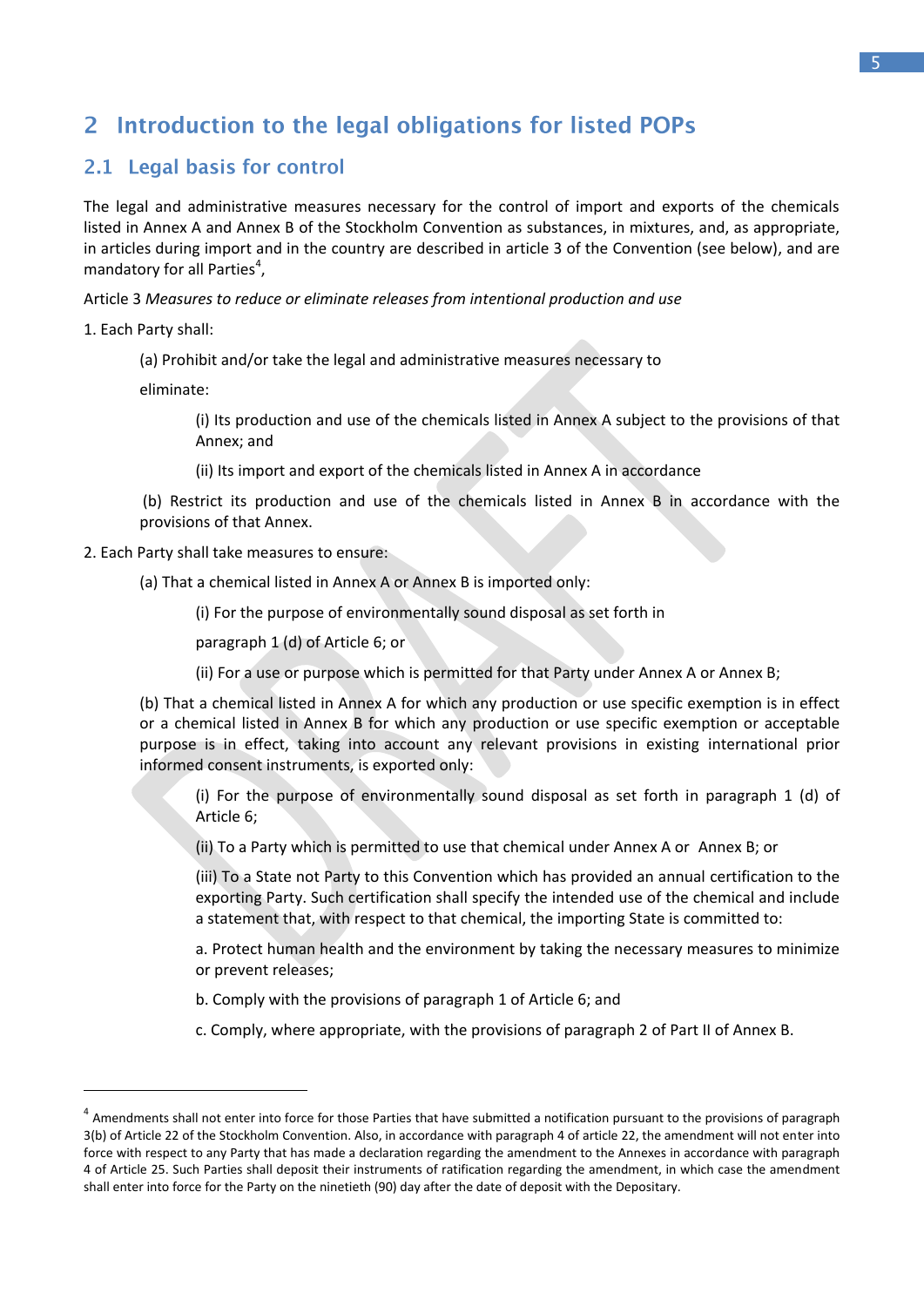The certification shall also include any appropriate supporting documentation, such as legislation, regulatory instruments, or administrative or policy guidelines. The exporting Party shall transmit the certification to the Secretariat within sixty days of receipt.

(c) That a chemical listed in Annex A, for which production and use specific exemptions are no longer in effect for any Party, is not exported from it except for the purpose of environmentally sound disposal as set forth in paragraph 1 (d) of Article 6;

(d) For the purposes of this paragraph, the term "State not Party to this Convention" shall include, with respect to a particular chemical, a State or regional economic integration organization that has not agreed to be bound by the Convention with respect to that chemical.

3. Each Party that has one or more regulatory and assessment schemes for new pesticides or new industrial chemicals shall take measures to regulate with the aim of preventing the production and use of new pesticides or new industrial chemicals which, taking into consideration the criteria in paragraph 1 of Annex D, exhibit the characteristics of persistent organic pollutants.

4. Each Party that has one or more regulatory and assessment schemes for pesticides or industrial chemicals shall, where appropriate, take into consideration within these schemes the criteria in paragraph 1 of Annex D when conducting assessments of pesticides or industrial chemicals currently in use.

5. Except as otherwise provided in this Convention, paragraphs 1 and 2 shall not apply to quantities of a chemical to be used for laboratory-scale research or as a reference standard.

6. Any Party that has a specific exemption in accordance with Annex A or a specific exemption or an acceptable purpose in accordance with Annex B shall take appropriate measures to ensure that any production or use under such exemption or purpose is carried out in a manner that prevents or minimizes human exposure and release into the environment. For exempted uses or acceptable purposes that involve intentional release into the environment under conditions of normal use, such release shall be to the minimum extent necessary, taking into account any applicable standards and guidelines.

In addition, chemical products and articles that contain the unintentionally produced POPs listed in Annex A or Annex B, in a concentration higher than a trace contaminant, are also regulated (see text box 2-1).

#### **Text Box 2-1**

#### **Chemicals that may be banned or restricted globally by the Convention include:**

- A listed POP as a chemical substance.
- A mixture produced by intentionally adding a listed POP.
- An article produced by intentionally adding a listed POP.
- A non-POP chemical that due to its industrial production contains a listed POP unintentionally as a contaminant in a concentration higher than a trace contaminant.
- A mixture produced by intentionally adding a non-POP chemical that, due to its industrial production, contains a listed POP unintentionally as a contaminant in a concentration higher than a trace.
- An article produced by intentionally adding a non-POP chemical that, due to its industrial production, contains a listed POP unintentionally as a contaminant in a concentration higher than a trace.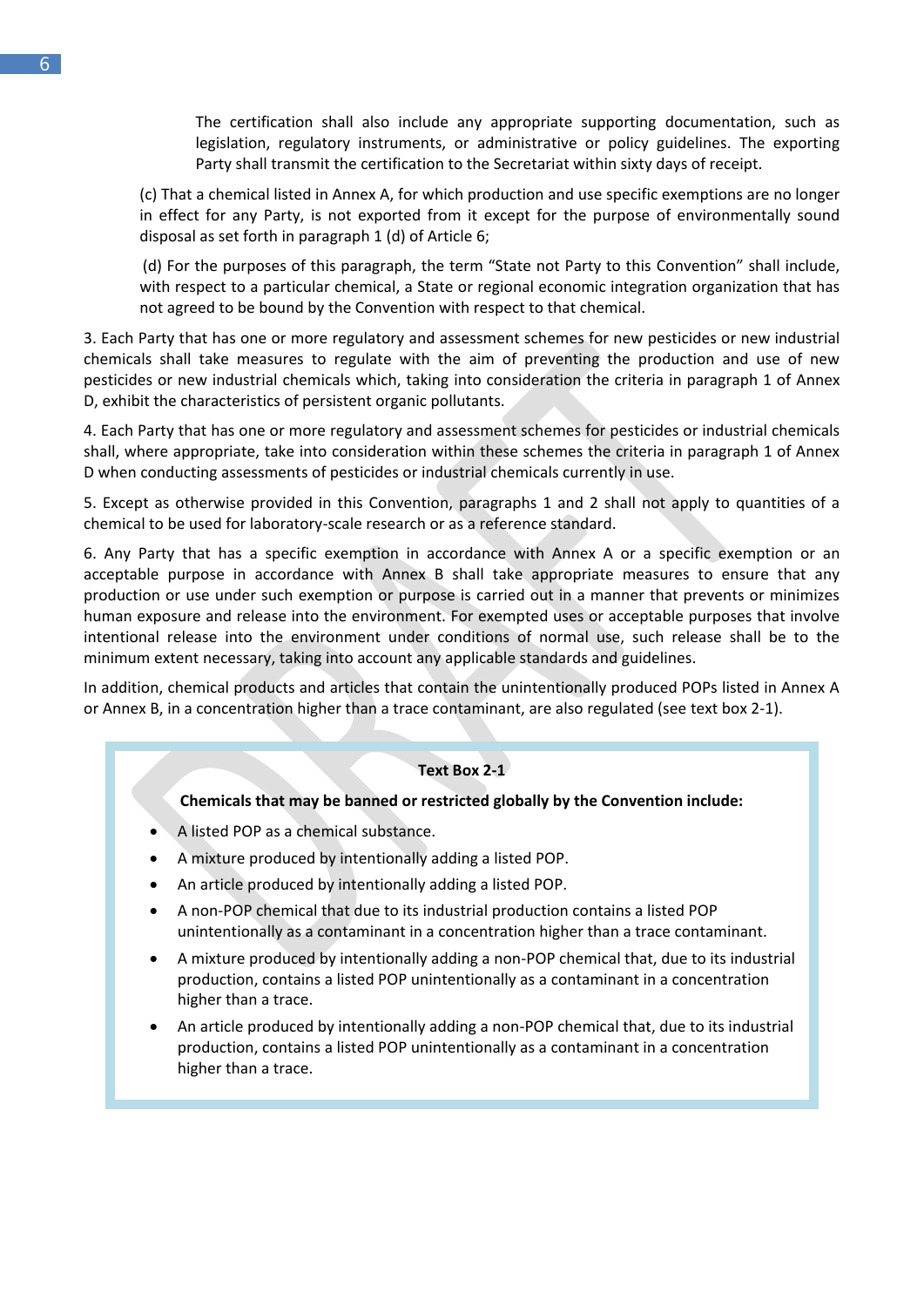Different stakeholders within a country need to identify POPs for different purposes:

- **Companies:** to avoid illegal import, export, production and use of POPs banned or severely restricted, and to identify stockpiles of these POPs.
- **Local control authorities**: to identify illegally imported POPs and stockpiles of POPs, and to prevent banned POPs production and/or use by companies.
- **National government authorities**: to take the adequate measures as prescribed under the Convention, including identifying national stockpiles of POPs banned or severely restricted as part of the update of national implementation plans for newly listed POPs. For example, customs authorities should adopt relevant legislation and prevent illegal import and export of POPs banned or severely restricted under the Convention.

#### <span id="page-10-0"></span>2.1.1 POPs legally on the national market

1

According to the decisions taken by the Conference of the Parties between 2009 and 2015 to list new POPs in Annex A and Annex B to the Stockholm Convention, the following substances can be legally on the market, subject to specific national laws, (either produced, used and/or traded within the territory of a Party, in accordance with the respective provisions) **provided that the Party has [registered for the relevant specific](http://chm.pops.int/Procedures/Exemptionsandacceptablepurposes/tabid/4646/Default.aspx)  [exemptions or acceptable purposes](http://chm.pops.int/Procedures/Exemptionsandacceptablepurposes/tabid/4646/Default.aspx)<sup>5</sup>** :

- **Lindane**: No production allowed; use is allowed as a specific exemption for human health pharmaceutical for control of head lice and scabies as second line treatment. This provision is available to Parties for five years from August 26, 2010<sup>(7)</sup>, the date of entry into force of this decision.
- **Endosulfan**: Production is allowed only for the purposes of its allowed uses; uses are allowed on certain crop-pest complexes as provided under specific exemptions in part VI of Annex A. This provision is available to Parties for five years from 27 October 2012<sup>6</sup> the date of entry into force of this decision.
- **DDT**: Production is allowed only for the purposes of its allowed uses; use is allowed for disease vector control in accordance with the World Health Organization recommendations and guidelines on the use of DDT as provided in part II of Annex B. The acceptable purpose has no expiry date unless the Annex is amended.
- **Hexabromocyclododecane**: Production is allowed for the purposes of its allowed use. This is for expanded polystyrene and extruded polystyrene in buildings in accordance with the provisions of Part VII of Annex A.
- **Pentachlorophenol and its salts and esters:** Production is allowed for the purposes of its allowed use. This is for pentachlorophenol for utility poles and cross-arms in accordance with the provisions of part VIII of Annex A.
- **Polychlorinated naphthalenes:** Production is allowed for the purposes of its allowed use. This is as intermediates in the production of polyfluorinated naphthalenes, including octafluoronaphthalene.

<sup>&</sup>lt;sup>5</sup> From article 4, paragraph 4: "unless an earlier date is indicated in the Register by a Party, or an extension is granted pursuant to paragraph 7 of the same article, all registrations of specific exemptions shall expire five years after the date of entry into force of the Convention with respect to a particular chemical". In addition, paragraph 9 of the same article states that "when there are no longer any Parties registered for a particular type of specific exemption, no new registrations may be made with respect to it.

<sup>6</sup> The amendment shall not enter into force on that date for those Parties that have submitted a **notification** pursuant to the provisions of paragraph 3(b) of Article 22 of the Stockholm Convention. Also, in accordance with paragraph 4 of article 22, the amendment will not enter into force with respect to any Party that has made a **declaration** regarding the amendment to the Annexes in accordance with paragraph 4 of article 25. Such Parties shall deposit their instruments of ratification regarding the amendment, in which case the amendment shall enter into force for the Party on the ninetieth (90) day after the date of deposit with the Depositary.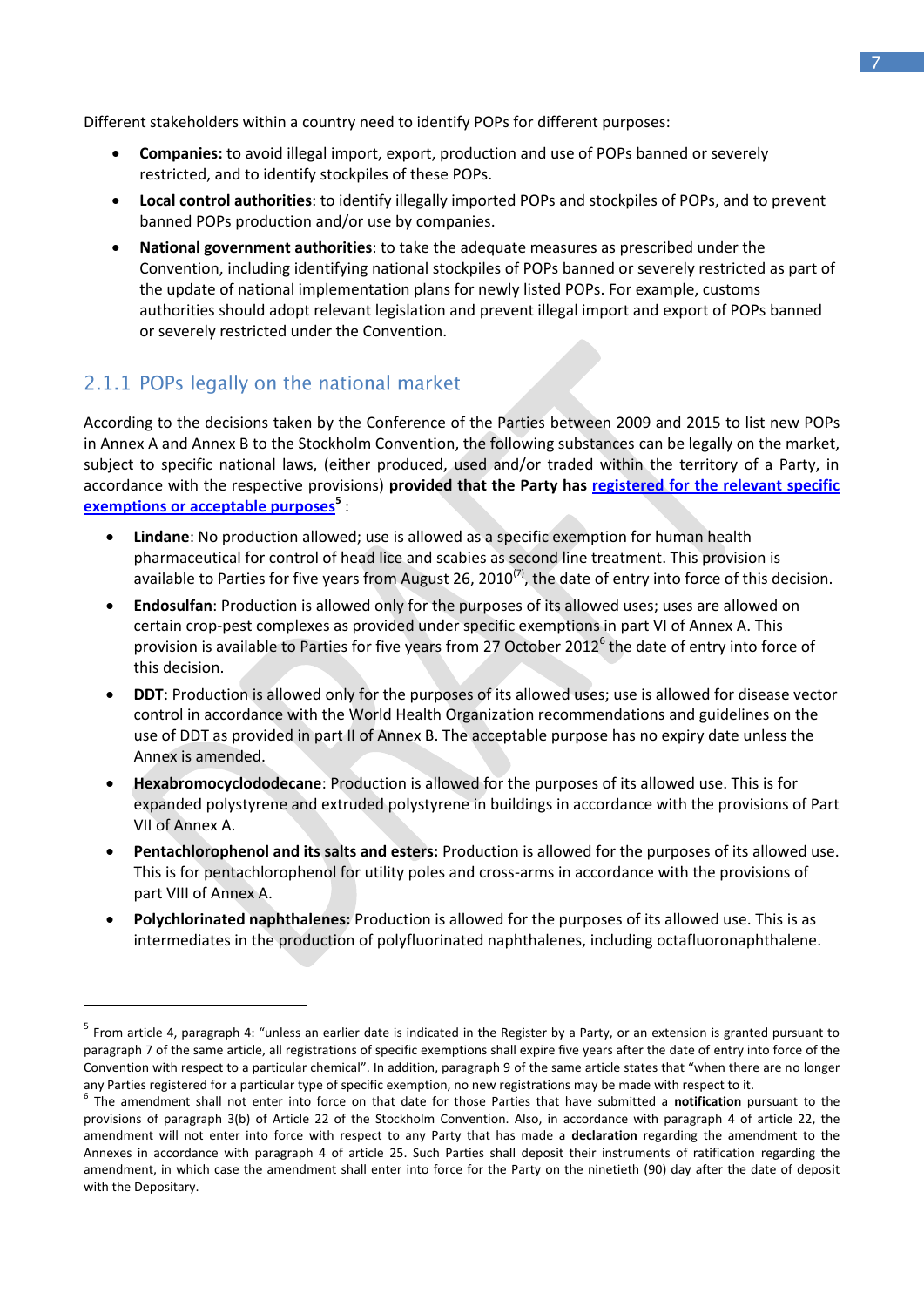**Tetrabromodiphenyl ether and pentabromodiphenyl ether or hexabromodiphenyl ether and heptabromodiphenyl ether<sup>7</sup>** : Recycling of articles containing these chemicals, and the use and final disposal of articles produced from these recycled materials containing commercial PentaBDE or OctaBDE, are allowed where the Party has notified the Secretariat of its intention to make use of this specific exemption and in accordance with the provisions in Annex A, Parts IV and V. The specific exemption will expire in 2030 for all Parties.

**PFOS, its salts, PFOSF (and PFOS-related chemicals originating from PFOS, its salts and PFOSF) as substances, in mixtures, and in articles containing these chemicals:** Production allowed for the uses identified as: substances, in mixtures and in articles containing these chemicals as specific exemptions or acceptable purposes listed in part I of Annex B. Parties that produce and/or use these chemicals shall take into account, as appropriate, guidance such as that given in the relevant parts of the general guidance on best available techniques and best environmental practices given in Part V of Annex C of the Convention. PFOS-related chemicals are chemicals that contain the structural element of PFOS in their molecular structure as they are and were produced with perfluorooctane sulfonic acid (PFOS), its salts or perfluorooctane sulfonyl fluoride (PFOSF) as an intermediate or starting material. The specific exemption<sup>8</sup> is available for five years from the date of entry into force of the amendment for a Party while the acceptable purposes have no expire dates unless otherwise the COP decides.

#### <span id="page-11-0"></span> $\bullet$ 2.1.2 POPs legally traded

**.** 

According to the Stockholm Convention, only the following ― as substances, in mixtures, or in articles ― are allowed to be traded between Parties, involving export from one Party and import into another Party. In general, the procedure for the legal trade between Parties is the same for all chemicals: the importing and the exporting Parties need to be registered for the respective specific exemptions. Relevant provisions on import and export are described in article 3, paragraph 2 (a) and 2(b)

- **Lindane**: Trade of lindane or of a mixture containing lindane is allowed provided the importing Party and exporting Party have registered the specific exemption for lindane.
- **Endosulfan**: Trade of endosulfan as a substance is allowed provided the exporting Party has registered a specific exemption for the use of a crop-pest complex and the importing Party has registered a specific exemption for the use for the same crop-pest complex. Trade of a mixture containing endosulfan is allowed provided the exporting Party and importing Party have registered a specific exemption for the use of the same crop-pest complex.
- **DDT**: Trade of DDT as a substance is allowed provided the exporting Party has notified the Secretariat of the intention to produce it for the acceptable purpose and the importing Party has notified the Secretariat of the intention to use it for the acceptable purpose. Trade of a mixture containing DDT is allowed provided the exporting Party and the importing Party have notified the Secretariat of the intention to use DDT for the acceptable purpose.
- **Tetrabromodiphenyl ether and pentabromodiphenyl ether or hexabromodiphenyl ether and heptabromodiphenyl ether**: Export and import of articles that contain these chemicals are allowed

<sup>&</sup>lt;sup>7</sup> For Stockholm Convention "Hexabromodiphenyl ether and heptabromodiphenyl ether" means 2,2',4,4',5,5'-hexabromodiphenyl ether (BDE-153, CAS No: 68631-49-2), 2,2',4,4',5,6'-hexabromodiphenyl ether (BDE-154, CAS No: 207122-15-4), 2,2',3,3',4,5',6 heptabromodiphenyl ether (BDE-175, CAS No: 446255-22-7), 2,2',3,4,4',5',6-heptabromodiphenyl ether (BDE-183, CAS No: 207122- 16-5) and other hexa- and heptabromodiphenyl ethers present in commercial octabromodiphenyl ether. And "Tetrabromodiphenyl ether and pentabromodiphenyl ether" means 2,2',4,4'-tetrabromodiphenyl ether (BDE-47, CAS No: 5436-43-1) and 2,2',4,4',5 pentabromodiphenyl ether (BDE-99, CAS No: 60348-60-9) and other tetra- and pentabromodiphenyl ethers present in commercial pentabromodiphenyl ether.

 $^{\rm S}$  No new registrations may be made with regard to specific exemptions for the production and use of PFOS, its salts and PFOSF for carpets, leather and apparel, textiles and upholstery, paper and packaging, coating additives and rubber and plastics (decision SC-7/1).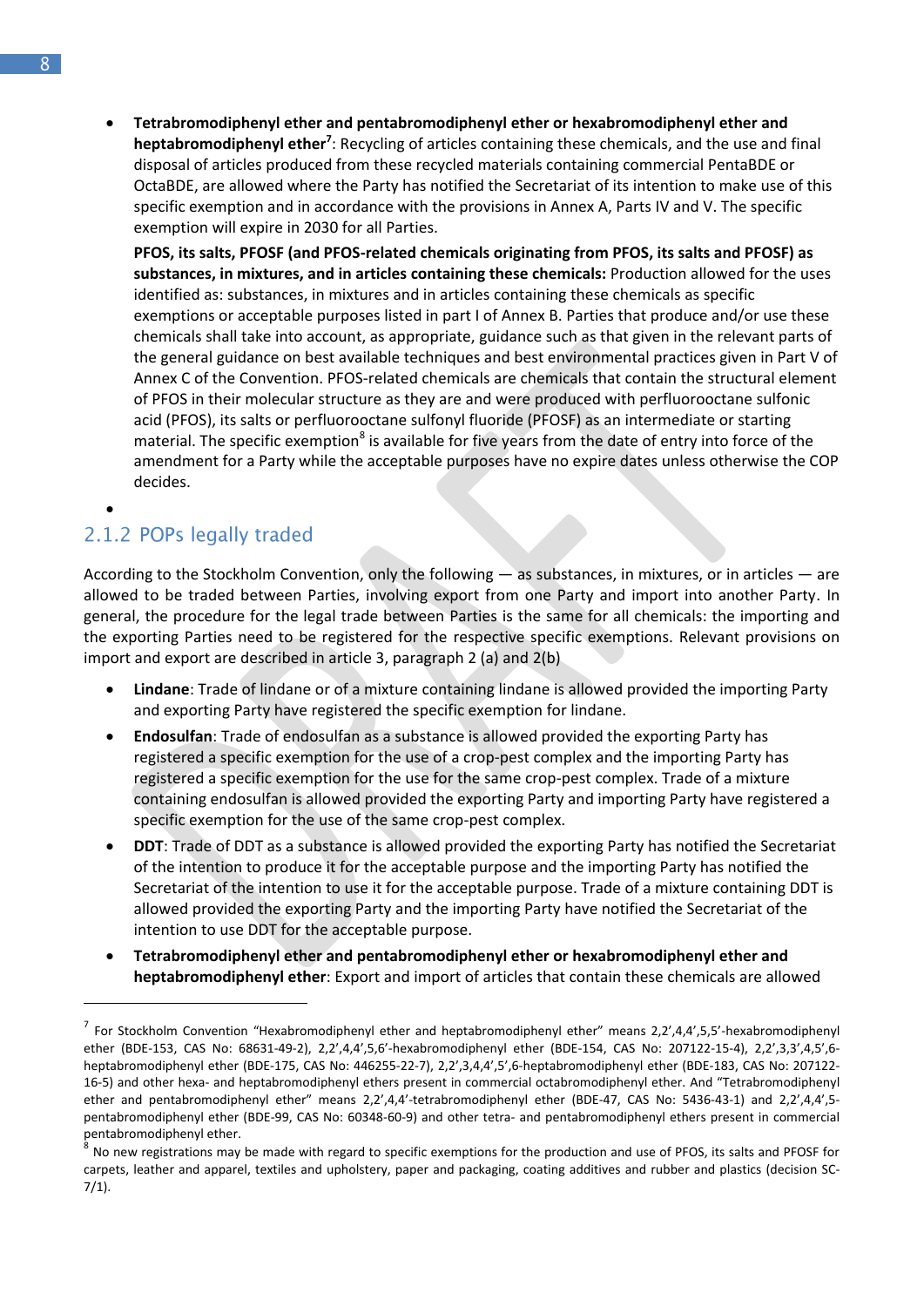for recycling, provided the exporting Party and the importing Party have notified the specific exemption for recycling to the Secretariat. The exporting Party should take steps to prevent exports of such articles that contain levels/concentrations of commercial PentaBDE or commercial OctaBDE exceeding those permitted for the sale, use, import, or manufacture of those articles within the territory of the Party.

- **PFOS, its salts, PFOSF and PFOS-related chemicals as substances, in mixtures, and in articles containing these chemicals**:
	- Trade of PFOS, its salts, PFOSF or PFOS-related chemicals as a substance is allowed provided the exporting Party has registered the production/use for a certain specific exemption or notified its intention to produce/use the substance for a certain acceptable purpose, and the importing Party has registered the same specific exemption for use or the importing Party has notified the intention to use the substance for the same acceptable purpose.
	- Trade is allowed for PFOS, its salts, PFOSF or PFOS-related chemicals contained in a mixture or in an article provided the exporting Party has registered the mixture or the article for a certain specific exemption or notified its intention to use the mixture or the article for a certain acceptable purpose and the importing Party has registered the use of the mixture or the article for the same specific exemption or the importing Party has notified the intention to use the mixture or the article for the same acceptable purpose.

POPs can also be legally traded between Parties and non-Parties (exported or imported), in accordance with the procedures given in the Convention. Non-Parties are not bound to the Convention.

Paragraph 2 (b) of Article 3 of the Stockholm Convention states that each Party to the Convention shall take measures to ensure that a chemical listed in Annex A for which any production or use specific exemption is in effect or a chemical listed in Annex B for which any production or use specific exemption or acceptable purpose is in effect, taking into account any relevant provisions in existing international prior informed consent instruments, is exported only:

- 1. For the purpose of environmentally sound disposal as set forth in paragraph 1 (d) of Article 6;
- 2. To a Party which is permitted to use that chemical under Annex A or Annex B; or
- 3. To a State not Party to this Convention which has provided an annual certification to the exporting Party. Such certification shall specify the intended use of the chemical and include a statement that, with respect to that chemical, the importing State is committed to:
	- a. Protect human health and the environment by taking the necessary measures to minimize or prevent releases;
	- b. Comply with the provisions of paragraph 1 of Article 6; and
	- c. Comply, where appropriate, with the provisions of paragraph 2 of Part II of Annex B.

The certification shall also include any appropriate supporting documentation, such as legislation, regulatory instruments, or administrative or policy guidelines. The exporting Party shall transmit the certification to the Secretariat within sixty days of receipt." At its sixth meeting, the Conference of the Parties adopted the template for the certification of non-party imports, pursuant to paragraph 2 (b) (iii) of Article 3<sup>9</sup>

Additional information on the regulation of POPs under the Stockholm Convention can be found, for example, in the document *[Examples and decisions tress on the control of legal international trade of lindane](http://chm.pops.int/Implementation/NationalImplementationPlans/Guidance/NIPGuidanceSupportingDocuments/tabid/2941/Default.aspx)*, which describes the activities required by the different stakeholders involved in the control of the legal trade of lindane between Parties (and between a non-Party and a Party).

**.** 

<sup>9</sup> http://chm.pops.int/Procedures/ExporttoanonPartyState/tabid/3349/Default.aspx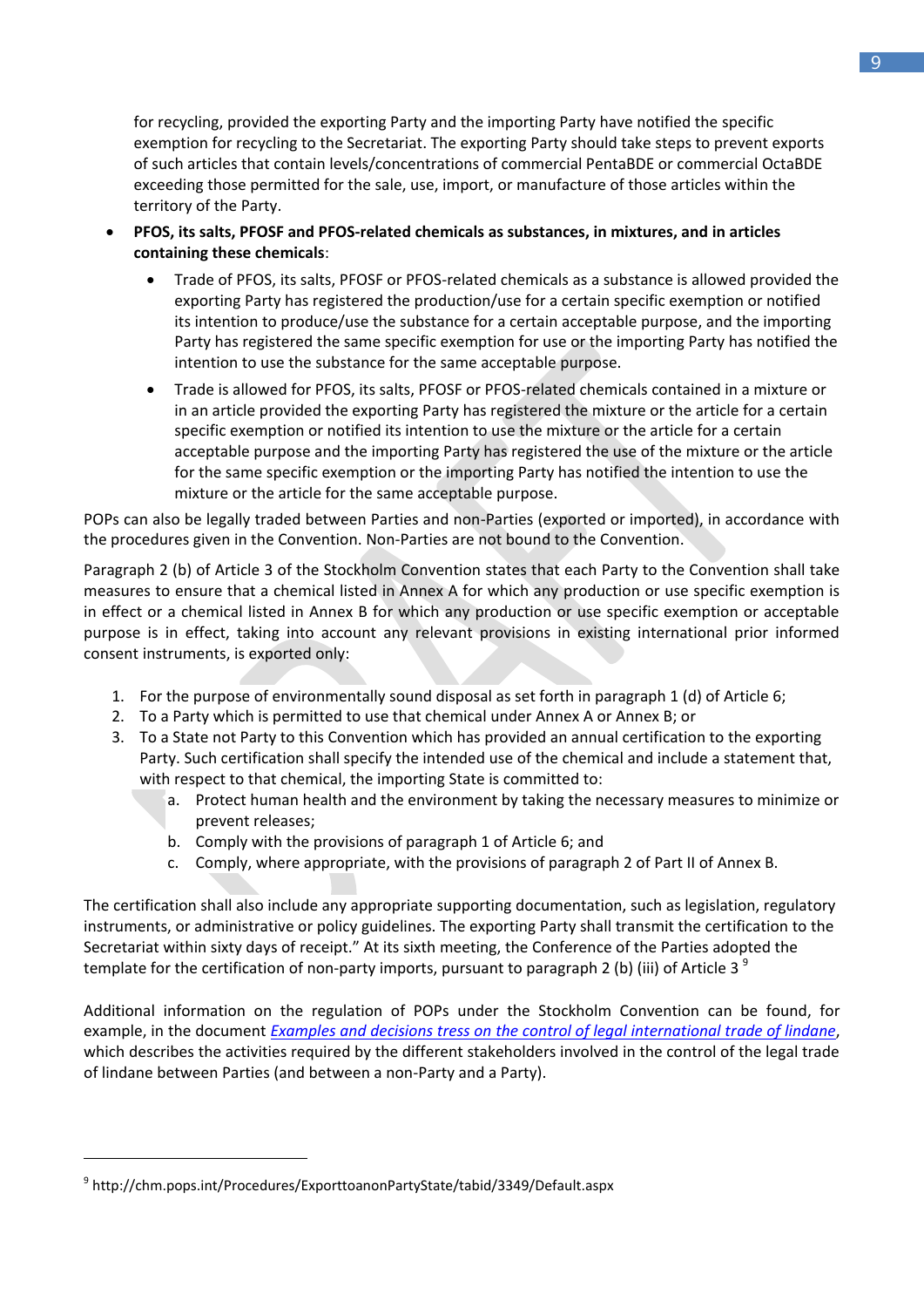[General provisions](http://chm.pops.int/Procedures/Articlesinuseandclosedsystem/tabid/4647/Default.aspx) for POPs in Annex A or Annex B and information on notifications and the register of specific exemptions<sup>10</sup> or acceptable purposes<sup>11</sup> can be consulted on the Convention's website.

Wastes originating from an allowed use of the listed POPs in question (lindane; DDT; endosulfan; tetrabromodiphenyl ether and pentabromodiphenyl ether or hexabromodiphenyl ether and heptabromodiphenyl ether; PFOS, its salts, PFOSF) as substances, in mixtures, and in articles are subject to Article 6 of the Convention. Tables that summarize the obligations related to these POPs under the Convention are contained in *Summary tables of legal obligations for Lindane, Endosulfan, DDT, and PFOS, its salts, PFOSF and PFOS related chemicals<sup>12</sup>* .

#### <span id="page-13-0"></span>2.1.3 Obligations for POPs from other international multilateral environmental agreements (MEA): Rotterdam Convention and Basel Convention

The Rotterdam Convention<sup>13</sup> covers pesticides and industrial chemicals that have been banned or severely restricted for health or environmental reasons by at least two Parties from different PIC regions who report these regulatory actions to the Secretariat. Developing country Parties or countries with economies in transition can nominate "severely hazardous pesticide formulations" to the Secretariat for consideration. The Secretariat and a scientific body (Chemicals Review Committee) review the regulatory actions, or the nominations as the case may be, and supporting scientific documentation against pre-defined criteria and determine whether the substances should be recommended for inclusion in the Prior Informed Consent (PIC) procedure. Where the Conference of the Parties agrees by consensus that a chemical or pesticide should be included in the PIC procedure, it is listed in Annex III to the Convention. Once a chemical or pesticide is included in Annex III, a Decision Guidance Document (DGD), containing information about the chemical and the regulatory decisions to ban or severely restrict it for health or environmental reasons, is circulated to all Parties. Parties must then provide an import response which may consist of either a final decision (to allow import of the chemical, not to allow import, or to allow import subject to specified conditions) or an interim response. The import responses are circulated and Parties are obligated under the Rotterdam Convention to take appropriate measures to ensure that exporters within their jurisdiction comply with these decisions. Some chemicals in Annex III of the Rotterdam Convention are also POPs listed in the Annexes of the Stockholm Convention. When these POPs are exported and imported, the obligations, as set out under both the Stockholm and Rotterdam Conventions, apply.

The main provisions of the Basel Convention<sup>14</sup> provide for a control system for the transboundary movement of hazardous wastes, whereby no transboundary movements are to occur without the prior written informed consent of the Party of import and approved movements must be accompanied by a movement document until the disposal facility is reached. No transboundary movements are to occur unless the receiving jurisdiction can manage them in an environmentally sound manner. Technical guidelines for the environmentally sound management of waste containing POPs have been developed and are being updated by the Basel Convention. Transboundary movements of POPs under the Stockholm Convention defer to the Basel Convention in this regard (BC article 6.1 (d)(iv)). The Stockholm Convention (article 6.2) requires that its Conference of the Parties cooperate closely with the appropriate bodies of the Basel Convention.

Additional guidance on synergies among these MEA´s is available in the "Manual for customs officers on hazardous chemicals and wastes under the Basel, Rotterdam and Stockholm Conventions"<sup>15</sup>, which describes

**.** 

<sup>&</sup>lt;sup>10</sup> http://chm.pops.int/Implementation/Exemptions/RegisterofSpecificExemptions/tabid/1133/Default.aspx

<sup>11</sup> http://chm.pops.int/Implementation/Exemptions/AcceptablePurposes/tabid/793/Default.aspx

<sup>12</sup>http://chm.pops.int/Implementation/NationalImplementationPlans/Guidance/NIPGuidanceSupportingDocuments/tabid/2941/Def ault.aspx

<sup>13</sup> http://www.pic.int/TheConvention/Overview/tabid/1044/language/en-US/Default.aspx

<sup>14</sup> http://www.basel.int/TheConvention/Overview/tabid/1271/Default.aspx

<sup>15</sup>http://www.brsmeas.org/Implementation/TechnicalAssistance/ToolsandMethodologies/ManualforCustomsOfficers/tabid/4457/la nguage/en-US/Default.aspx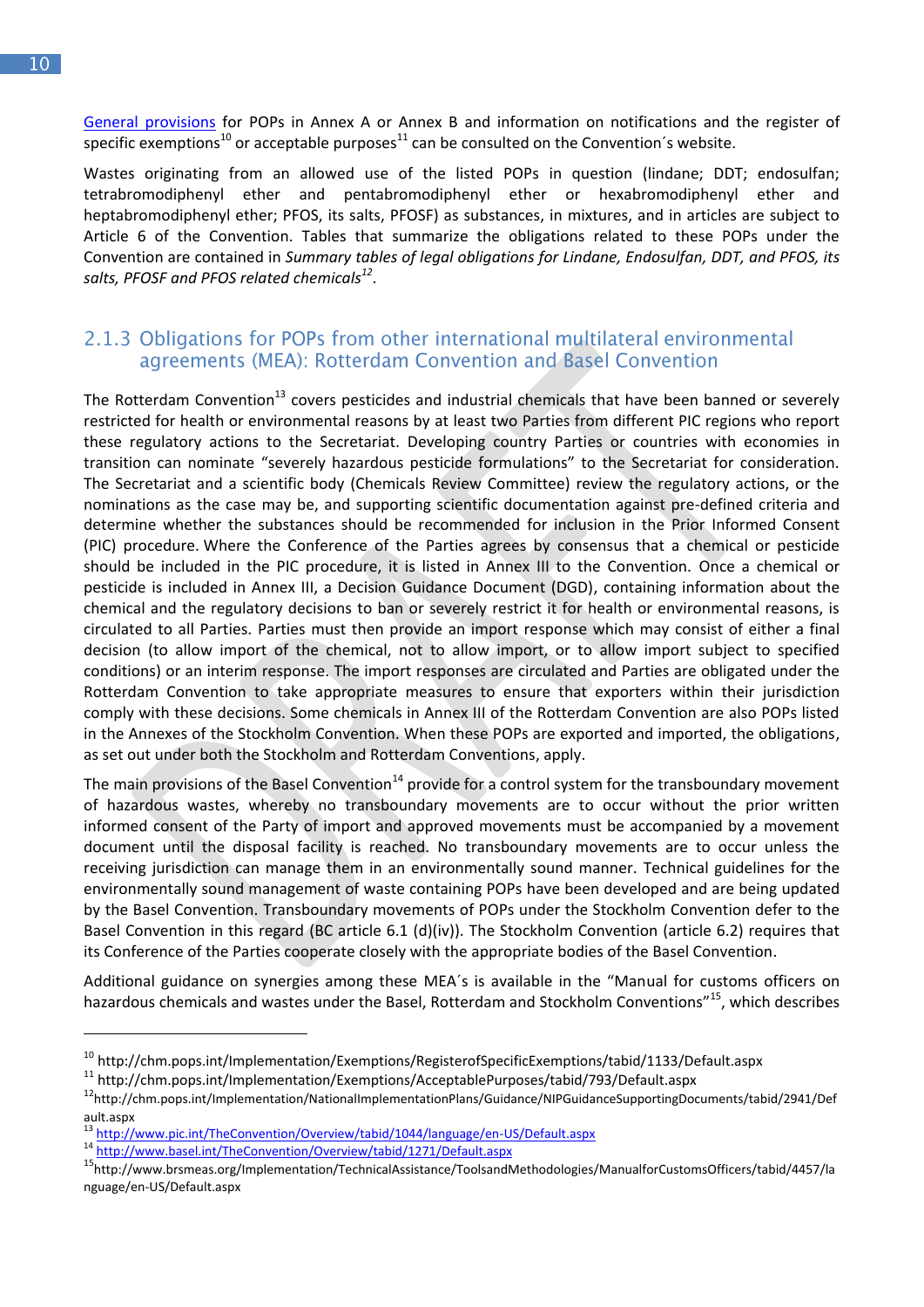in general what customs should know to facilitate the legal trade in hazardous chemicals and wastes. The manual also informs about the objectives, procedures, rights and obligations contained in these three multilateral environmental agreements as they relate to the work of customs.

#### <span id="page-14-0"></span>2.2 Customs control recommendations

Government authorities can have an increased ability to enforce national legal frameworks pertaining to the import, transit and export of hazardous chemicals and wastes if law enforcement officers are aware of their role in enforcing MEAs. The moment chemicals and wastes cross borders provides a unique opportunity to verify that any transboundary movement is taking place with the applicable rules. Customs are among the most appropriate authorities to perform monitoring and controlling actions at that stage<sup>16</sup>.

Customs control of imported POPs as substances, mixtures, and/or articles, (hereunder referred to as goods) can be undertaken by means of t several approaches or tools. The first step is to identify and apply the national legislation that is required for the import and export of POPs. The level of control and the resource requirements increase from tool to tool.

- Control of customs papers related to the imported POPs as goods
- Inspection of the imported good based on a risk analysis
- Laboratory analysis to identify the imported good

#### <span id="page-14-1"></span>Control of customs papers related to the imported good 2.2.1

The first task of customs authorities is to identify the applicable national legislation (rule, standards, etc.) and then check the customs declarations and the customs code assigned by the importer against the Harmonized Commodity Description and Coding System ("Harmonized System" or HS) of the World Customs Organization (WCO). Chemical-specific HS code numbers exist for some listed POPs, particularly those also listed in Annex III of the Rotterdam Convention.<sup>17</sup> The information or the description of the imported good, if it is a chemical, would then be compared with the available information in the databases that might be available concerning chemical names, CAS numbers, as well as common names/trade names/generic names of banned or restricted chemicals (especially the new POPs). Customs authorities should also request a declaration from the importer that the imported good is in conformity with the existing national POPs legislation.

#### <span id="page-14-2"></span>2.2.2 Inspection of the imported good based on a risk analysis

Customs regulations are generally designed to ensure payment of customs duties, observance of prohibitions and restrictions, and the application of special rules and quotas, preferences, and other trade measures. For every regulation, there is a corresponding risk that traders may – intentionally or not – break it. Risk analysis in the context of customs controls is a working method that aims to concentrate controls on areas of highest risk of violation while, at the same time, leaving the majority of trade to flow relatively free through customs.

Risk analysis techniques attempt to identify and quantify these risks in order to develop control procedures through:

<sup>16</sup> http://www.brsmeas.org/Portals/2/eLearningEnforcement/en/1378218889/SCO\_0002/default.htm

<sup>17</sup>[http://www.pic.int/TheConvention/Chemicals/AnnexIIIChemicals/HarmonizedSystemCodes/tabid/1159/language/en-](http://www.pic.int/TheConvention/Chemicals/AnnexIIIChemicals/HarmonizedSystemCodes/tabid/1159/language/en-US/Default.aspx)[US/Default.aspx](http://www.pic.int/TheConvention/Chemicals/AnnexIIIChemicals/HarmonizedSystemCodes/tabid/1159/language/en-US/Default.aspx)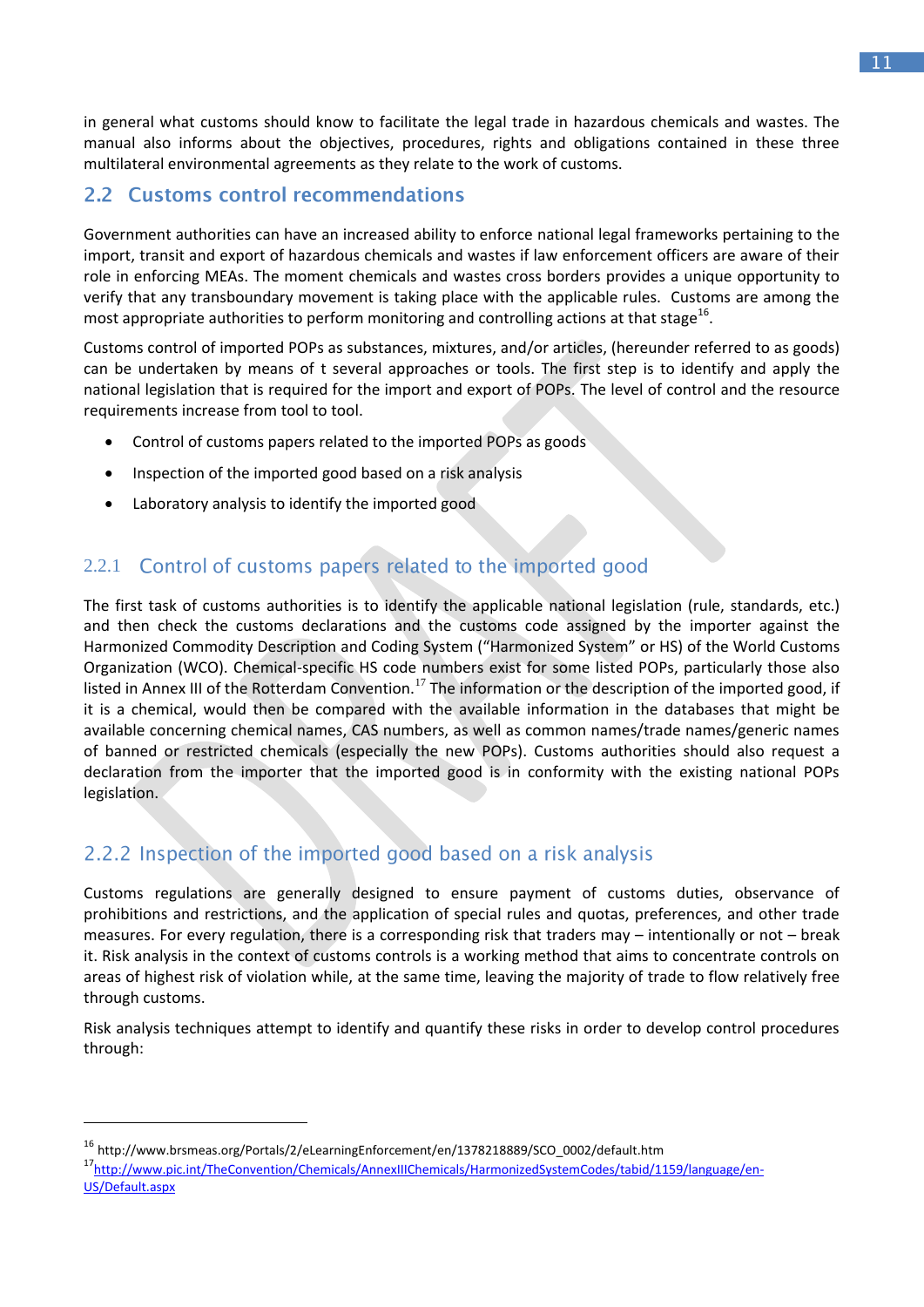- Selecting goods for documentary check or physical examination, e.g. newly listed POPs could be considered a risk and warrant inspection.
- Concentrating control effort of customs officers on those risk areas where breaches of the regulations are most likely to occur – whether deliberate or not.

Various factors within a risk area can increase or decrease the level or degree of risk to the revenue or enforcement function. These factors are called "risk indicators". Depending on the risk area, several risk indicators can be used to establish a "risk profile" for risk analysis (see text box 2-2). The risk profile identifies the risk areas in as high, medium, or low for the particular customs location and expresses the risk areas. If the risk analysis indicates a high or medium risk of violation, the documentation would be more thoroughly checked or the goods inspected. Customs officers would review the risk profiles at regular intervals.<sup>18</sup>

Another approach for risk analysis involves customs officers checking the labelling of the packaging of the container and goods being imported (and in temporary storage) should the need arise to undertake laboratory analysis of the goods (see section 2.2.3). Recommendations for labelling include the following:

- **Major transported containers**: in accordance with the UN Recommendations on the Transport of Dangerous Goods (UN TGD, 19th revised edition)<sup>19</sup>.
- **Packages of a chemical substance**: in accordance with the UN Globally Harmonized System of Classification and Labelling of Chemicals (GHS, 6th revised edition)<sup>20</sup> including a product identifier (CAS Registry Number and name, and/or IUPAC name) for the POPs chemicals and supplier identification (name, address, telephone number). For a mixture, the same information would be provided as well as the concentration or concentration ranges of all hazardous ingredients above their cut-off levels.

Approaches to assist Parties in the labelling of POPs, based on a range of voluntary and legally binding instruments, are outlined in the Draft Guidance for *Labelling of Products or Articles that Contain POPs – Initial Considerations<sup>21</sup>* .

# **Text Box 2-2 Chemicals that may be banned or restricted globally by the Convention include: Some risk indicators for establishing a risk profile for customs freight**

- Commodity code
- Country of origin and where consigned
- Trader compliance from own experience or other countries warning, name of POPs supplier (see *Possible producers/suppliers of all listed POPs*)
- Value, financial consequences, and financial situation of the trader
- Means of transport

<sup>18</sup> EU Chemicals/Customs Group, Doc 1/96/Rev.2/05.09.996.

<sup>19</sup> https://www.unece.org/trans/danger/publi/unrec/rev19/19files\_e.html

<sup>20</sup> https://www.unece.org/trans/danger/publi/ghs/ghs\_rev06/06files\_e.html

<sup>21</sup> http://chm.pops.int/Implementation/NIPs/Guidance/Labellingofproductsorarticles/tabid/3174/Default.aspx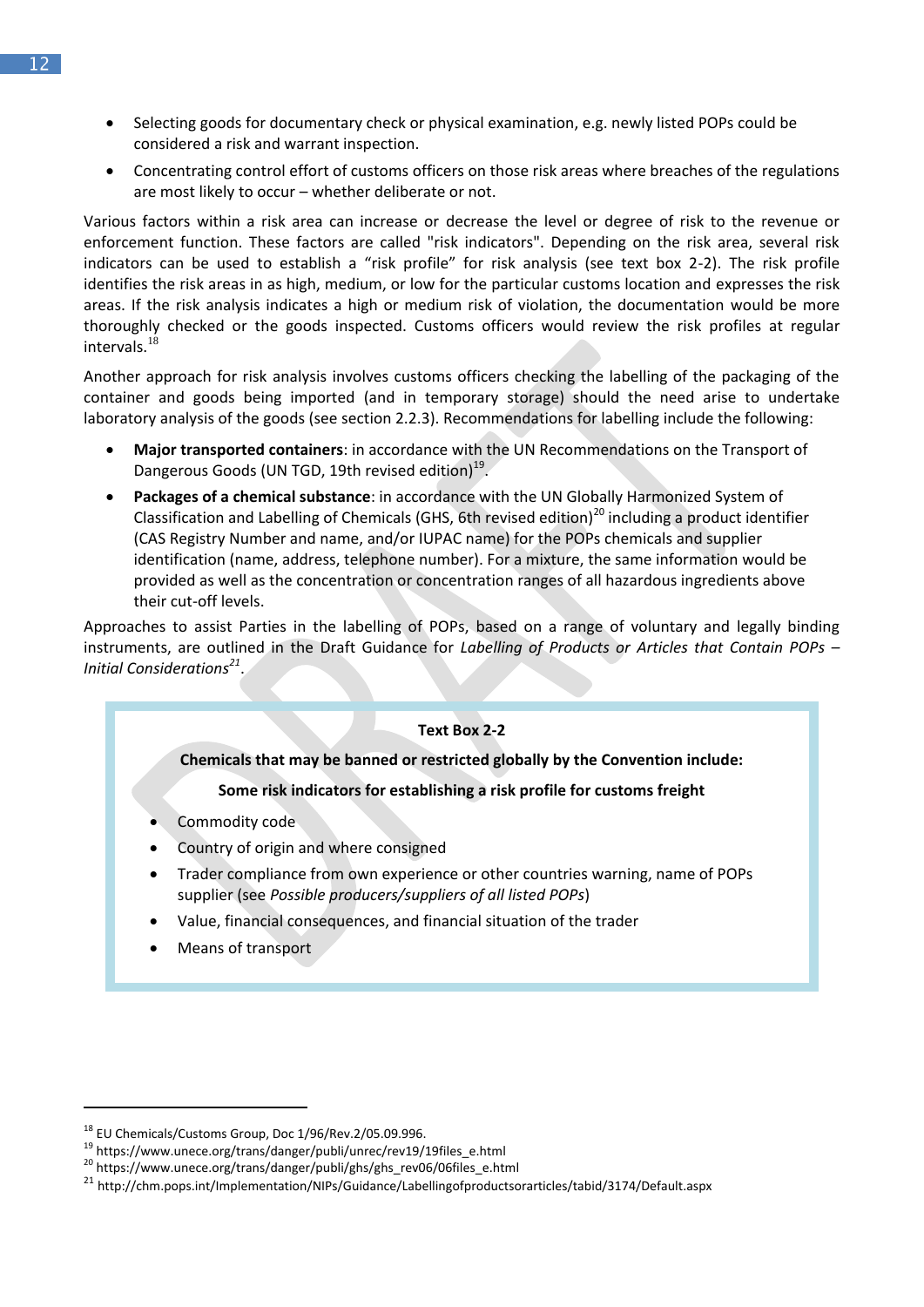### <span id="page-16-0"></span>2.2.3 Laboratory analysis to identify the imported good

Customs authorities with access to laboratories mainly analyse samples taken to verify the customs tariff based on the HS code chosen by the person who declares the good. As the HS code is often not chemical specific, the normal customs analysis in these cases reveals only the chemical class but not the chemical identity. (See, however, note above on POPs chemicals listed within the Rotterdam Convention.)

For import control and possible monitoring at customs or at consumer protection level, and based on relevant national legislation, customs authorities may need to check for specific POPs in some materials where the designation is uncertain, unclear, or close to a threshold. They can do this through the use of certified laboratories, following the *Guidance on sampling, screening and analysis of POPs in Articles and Products* <sup>22</sup>that can identify and quantify POPs as a substance, in mixtures, and in an article. More guidance on customs procedures to control import of chemicals can be found in the *E-learning module for law enforcement officers*. 23

# <span id="page-16-1"></span>2.2.4 Limitations of controls

The controls and customs tools described above may only be of limited value in certain circumstances, for example, when controlling regulated POPs that are:

- A non-POP chemical that, due to its industrial production, contains a POP listed in Annex A or Annex B unintentionally as a contaminant in a concentration higher than a trace contaminant.
- A mixture produced by intentionally adding a non-POP chemical that, due to its industrial production, contains a listed POP unintentionally as a contaminant in a concentration higher than a trace.
- An article produced by intentionally adding a non-POP chemical that, due to its industrial production, contains a listed POP unintentionally as a contaminant in a concentration higher than a trace.

For the control of these unintentionally produced POPs or polluted products or articles, information needs to be available on which substances, mixtures, and articles are expected from past analysis to contain more than a trace component of newly listed POPs or DDT (see *Chemicals contaminated with POPs*).

The United Nations Environment Programme's (UNEP) *Inventory of Trade Names of Chemical Products Containing Ozone Depletion Substances and Their Alternatives*<sup>24</sup> is one model of how to use trade names in the control of banned chemicals. The example of the Montreal Protocol shows that import control can be facilitated with an inventory containing the trade name of substance or mixture, the chemical name of substance or of components of the mixture, and the name of the company that produces the substance or mixture.

# <span id="page-16-2"></span>2.2.5 Import permit/license by relevant ministries before actual import

The border control procedure for chemicals (import/export) should be applied based on national legislation and in compliance with relevant obligations under MEAs. The procedure may vary depending on actual national laws and the controls and tools applied in the process. For example, some countries require that an import permit/license be requested from the relevant ministry/agency before the actual import of the chemical good can take place. In doing so, the importer has to identify the chemical good such that it can be controlled by the ministry/agency with existing lists of banned and restricted chemicals in the country. The relevant ministry/agency for import permits could consider having an agreement with customs that specifies

<sup>23</sup>http://www.brsmeas.org/Implementation/TechnicalAssistance/ToolsandMethodologies/Eleaningmoduleforlawenforcement/tabid /3534/language/en-US/Default.aspx

<sup>&</sup>lt;sup>22</sup> http://chm.pops.int/Implementation/NIPs/Guidance/guidanceonsampling,screeningetcofPOPs/tabid/5333/Default.aspx

<sup>&</sup>lt;sup>24</sup> <http://www.unep.fr/ozonaction/information/mmcfiles/3328-e.pdf>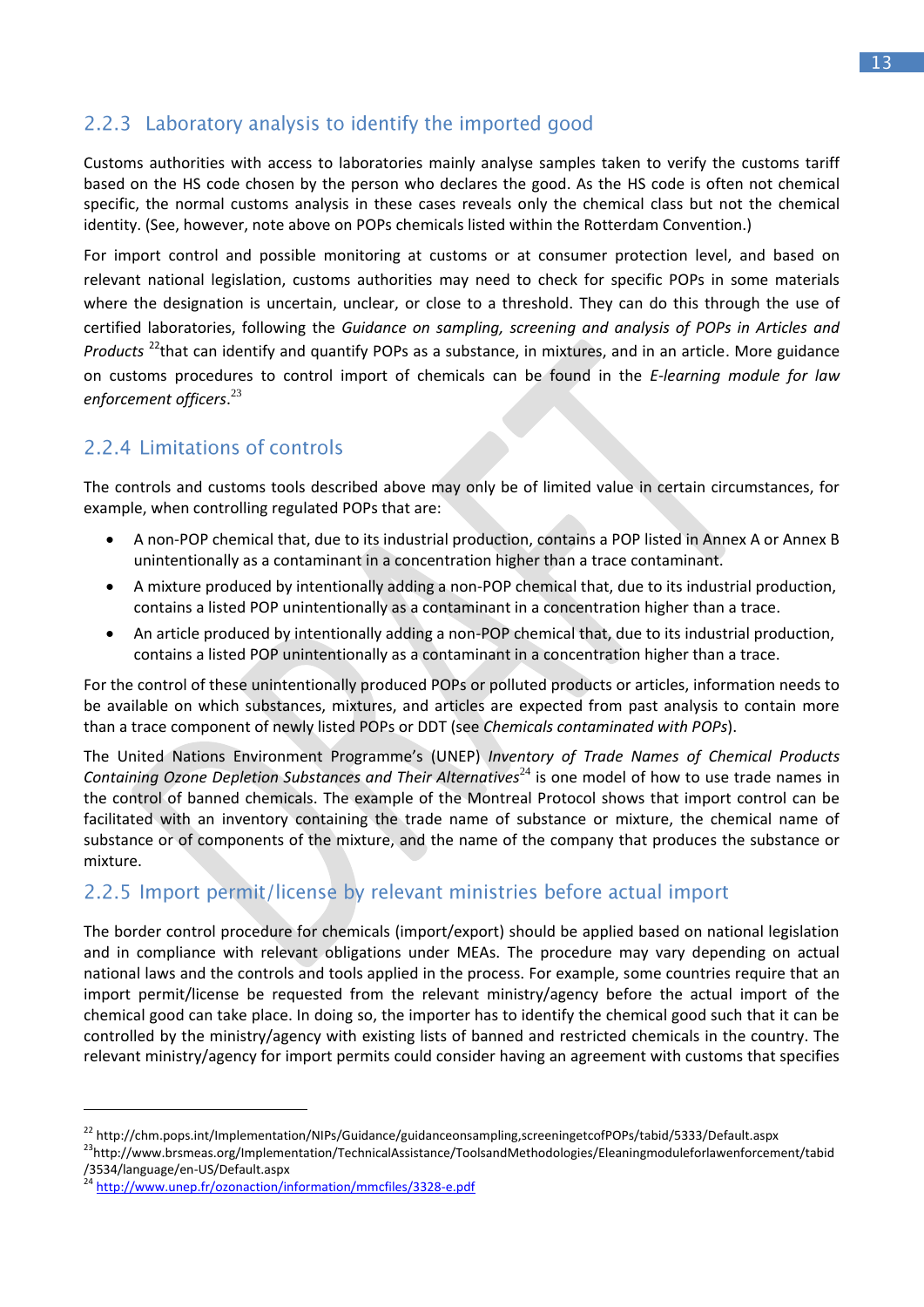their respective roles and tasks. Some practical examples are described in the Basel Convention´s "Export and Import Control Tool"<sup>25</sup>.

**.** 

<sup>25</sup>http://www.basel.int/Implementation/Controllingtransboundarymovements/ExportandImportControlTool/tabid/4284/Default.asp x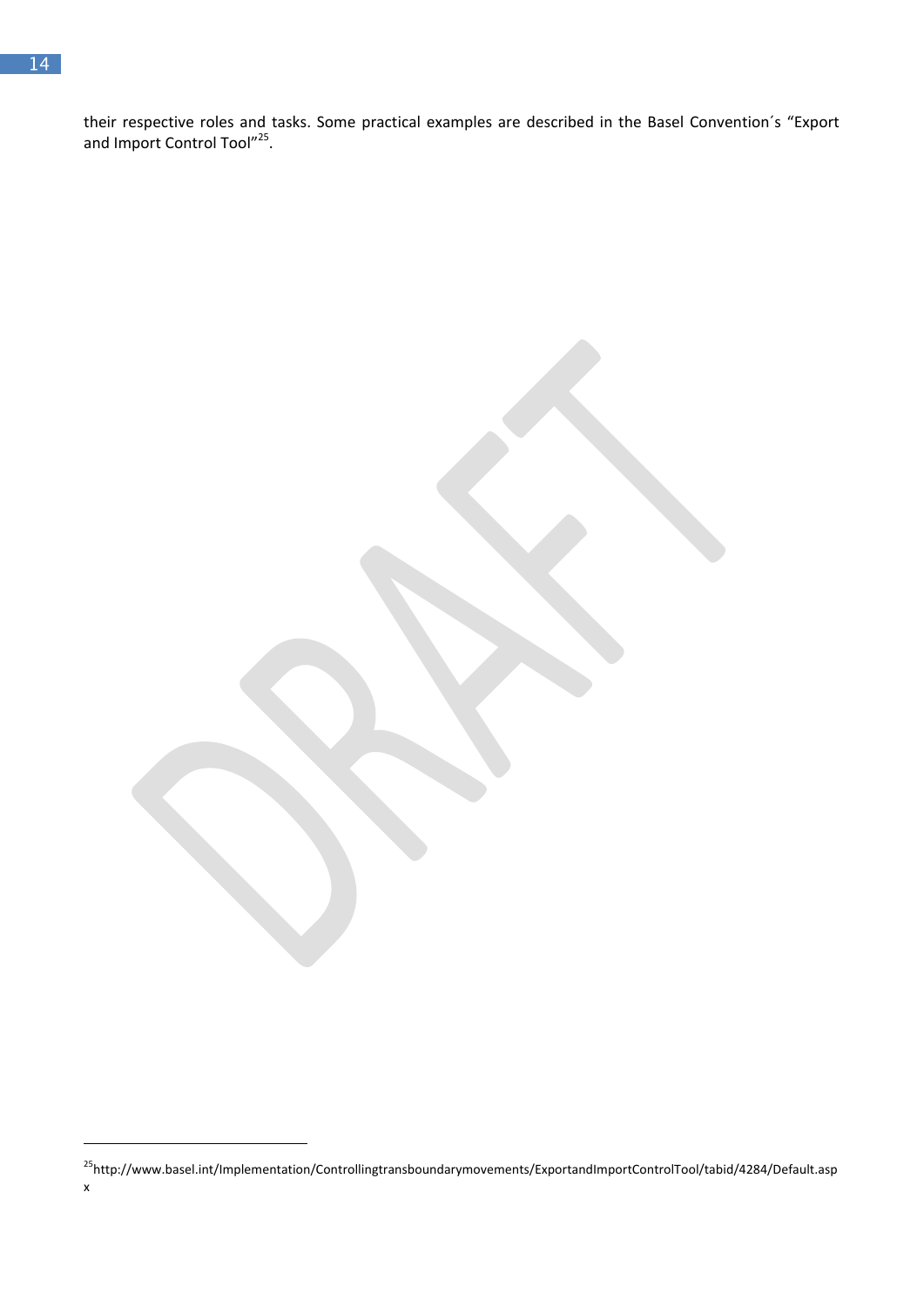# <span id="page-18-0"></span>3 Use of supporting documents in the enforcement of national law implementing the Stockholm Convention

#### <span id="page-18-1"></span>3.1 Supporting documents and database for the import control of POPs

A set of supporting documents and searchable database have been developed by the Secretariat of the Stockholm Convention and they are expected to facilitate control of the POPs:

- Information on chemicals, mixtures, and articles containing POPs listed in Annexes A and B of the Stockholm Convention
- Information on to what extent production, use, and international trade remains legal for the listed POPs ― lindane, endosulfan, DDT, PFOS, its salts and PFOSF ―as well as recycled material from articles in use containing commercial PentaBDE and OctaBDE.
- Examples and decisions trees on the control of legal international trade of lindane.
- Summary tables of legal obligations for Lindane, Endosulfan, DDT, and PFOS, its salts, PFOSF and PFOS related chemicals.
- Possible producers/suppliers of POPs.
- Analytical POPs standard producers/suppliers
- A database comprising of the following:
	- Information on POPs listed in from 2009 to 2015 and DDT: common name, chemical name, CAS number, HS code chemical, HS code mixture, UN transport number, trade names, company names, classification and labeling details, GHS cut-off values, Stockholm Convention control measures, and legal status within Party (to be filled in by Parties).
	- Identity of PFOS and PFOS-related chemicals*:* chemical name and CAS number for PFOS, its salts, PFOSF and PFOS-related chemicals as well as trade names and company names.
	- Chemicals contaminated with POPs: chemical name, CAS number, common names, name of POPs contaminant, and relevant Stockholm Convention Annex, for chemicals that may contain a POP listed in Annex A, B, or C.
- List of Parties and associated amendments that have entered into force (available in the SC website).

#### <span id="page-18-2"></span>3.2 Legal trade

The control measures of banned or severely restricted POPs as substances, in mixtures, and as appropriate in articles during import and in the country is mandatory for all Parties and essential for the success of the Stockholm Convention. The provisions for elimination (Annex A chemicals) and restrictions (Annex B chemicals) for POPs, however, do not apply to laboratory-scale research and to POPs reference standards. For chemicals with registered exemptions/acceptable purposes ― such as lindane, endosulfan, hexabromocyclododecane, pentachlorophenol and its salts and esters, polychlorinated naphthalenes, or PFOS, its salts, PFOSF and PFOS-related chemicals ― the CAS number, chemical name, and trade names will support the control of legal trade for exempted use(s) and acceptable purposes.

For chemicals that are contained in articles ― like tetrabromodiphenyl ether and pentabromodiphenyl ether or hexabromodiphenyl ether and heptabromodiphenyl ether, hexabromocyclododecane, polychlorinated naphthalenes ― and for articles containing PFOS, its salts, PFOSF and PFOS-related chemicals for exempted uses or acceptable purposes, trade names for these articles are also expected to be helpful in their control. The database therefore presents information on HS codes, chemical names, CAS numbers as well as common names/trade names/generic names – for lindane, DDT, endosulfan, commercial PentaBDE and commercial OctaBDE, as well as PFOS, its salts, PFOSF and PFOS-related chemicals as substances, in mixtures,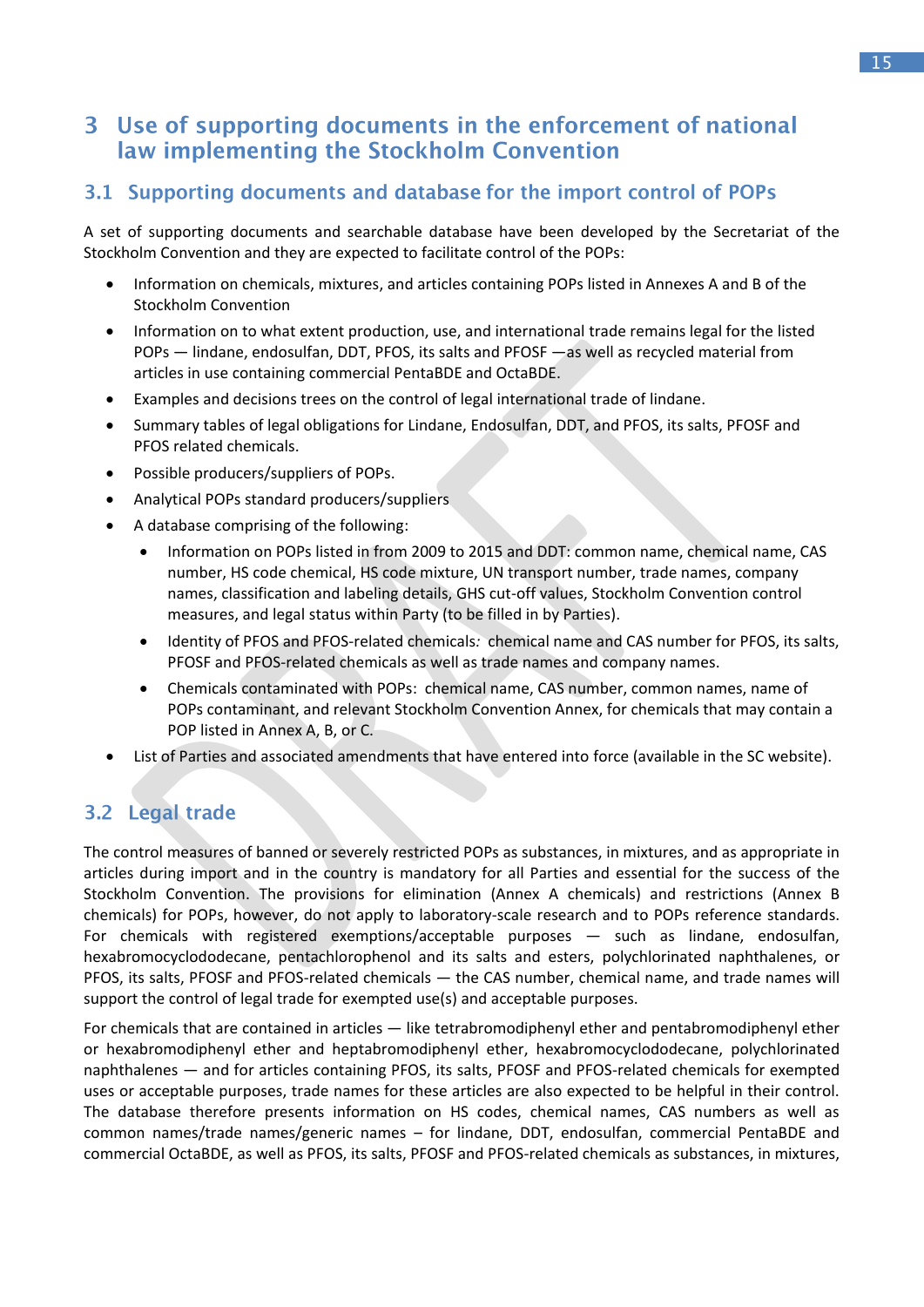and in articles. DDT, an initial POP, is included because it is still legally produced and traded for an acceptable purpose.

#### <span id="page-19-0"></span>3.3 Potential for illegal trade

The document *Information on chemicals, mixtures, and articles containing POPs listed in Annexes A and B of the Stockholm Convention* describes to what extent production, use, and international trade remain legal for the listed POPs ―lindane, endosulfan, DDT, PFOS, its salts and PFOSF ― as well as recycled material from articles in use containing commercial PentaBDE and OctaBDE.

Specific attention needs to be given to PFOS. For this POP, Annex B of the Stockholm Convention explicitly lists the PFOS acid, its salts and PFOSF. These chemicals, as well as the PFOS-related chemicals, are regulated through Annex B as they are expected to degrade in the environment to PFOS. A list of PFOS, its salts, PFOSF and PFOS-related chemicals with chemical names and CAS numbers, together with trade names and company names, can be found in the database.

Trade names of chemicals and mixtures for newly listed POPs that are totally banned for production and use, such as α- and β-hexachlorocyclohexane or hexabromobiphenyl, are expected to be of limited value to control of the illegal trade of these chemicals. Although it is expected that importers would not use the chemical name or a common/trade name when illegally importing a banned POP, they cannot be excluded.

The document P*ossible producers/suppliers of POPs<sup>26</sup>* contains the names of producers/suppliers of POPs, which customs could use in a risk analysis to identify possible illegal trade. For the control of chemicals containing POPs unintentionally, customs could use "*Chemicals contaminated with POPs*" 27 .

#### <span id="page-19-1"></span>3.4 Use of the database for import and export control

As mentioned in section 2.1, customs authorities, local control authorities, national government authorities, and companies – need to collect the necessary information (see text box 3-1) to identify the POPs as a substance, in mixtures, or in articles in the country.

#### **Text Box 3-1**

#### **Data that facilitate identification of POPs**

- Chemical name and CAS number (for POPs as a substance or in mixtures)
- HS code for POPs as a substance (specific or generic HS code) or in mixtures
- Trade names/common names/generic names (for POPs as a substance or in mixtures or articles)
- UN number of transported goods
- Classification and labelling according to the GHS with name of POPs as a substance or in mixtures and name of producer/supplier
- Use of the chemical and supplier

**.** 

Comparison of the collected information with information available in the database is expected to facilitate the control of trade of POPs as substances, in mixtures, and in articles. This procedure is one element of a

<sup>&</sup>lt;sup>26</sup>http://chm.pops.int/Implementation/NationalImplementationPlans/Guidance/NIPGuidanceSupportingDocuments/tabid/2941/Def ault.aspx

<sup>&</sup>lt;sup>27</sup>http://chm.pops.int/Implementation/NationalImplementationPlans/Guidance/NIPGuidanceSupportingDocuments/tabid/2941/Def ault.aspx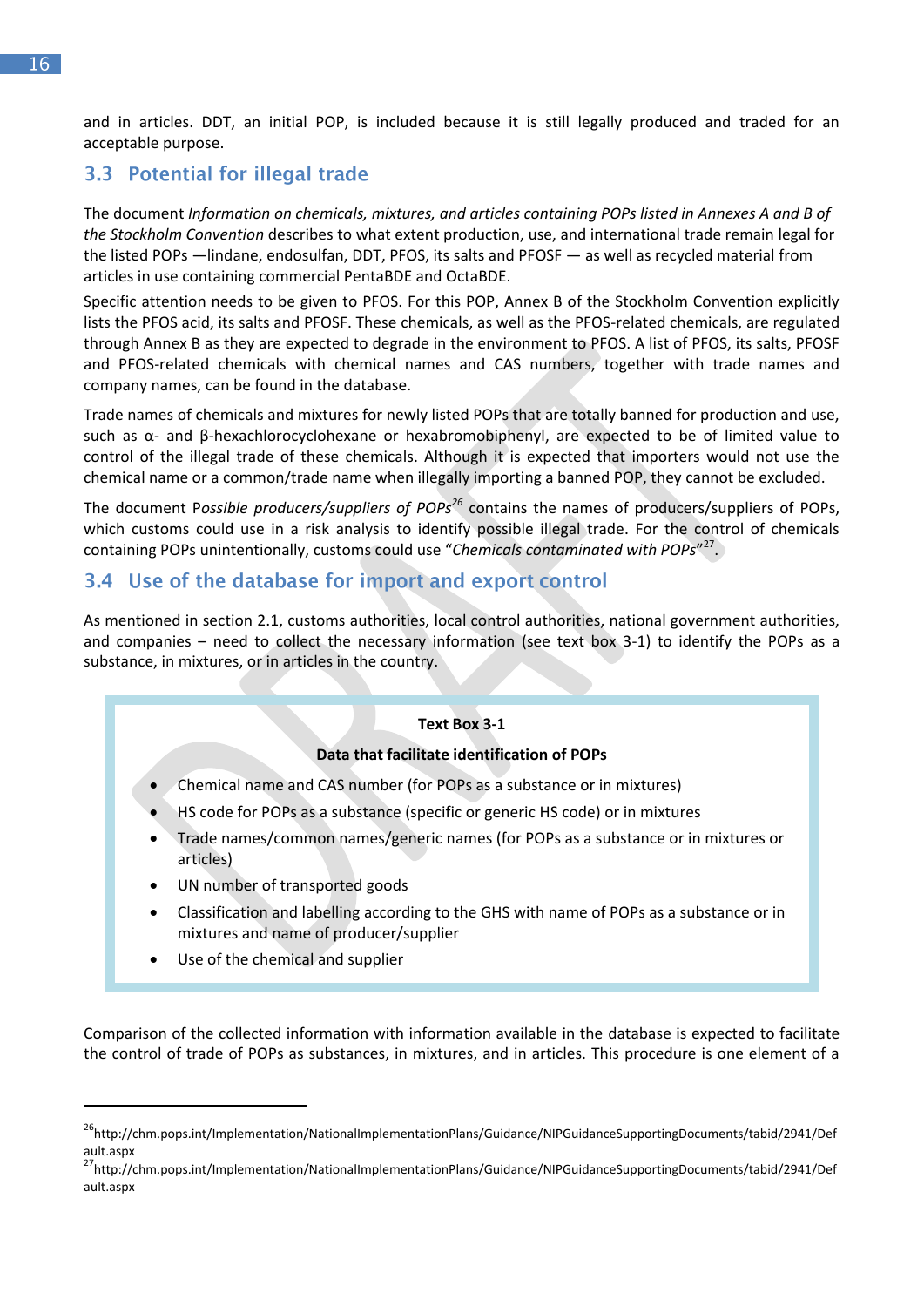monitoring system to control the import and export of POPs. Different national stakeholders could have different ways to access information that allows them to identify a POP, including those outlined below.

#### <span id="page-20-0"></span>3.4.1 Customs authorities

**.** 

Customs papers and databases related to the imported good as chemicals, mixtures, or articles (chemical goods) provide helpful information for control of the import of POPs.

- The chemical identity, if in doubt, can be verified by contacting the supplier directly and, if the supplier does not respond, by contacting the Stockholm Convention national focal point of the exporting Party. The chemical good should remain under customs control until the situation is clarified.
- The UN transport number can also be used to search for the identity of the good *in the database Information on POPs listed in 2009 and 2011and DDT<sup>28</sup>* (not yet updated for POPs listed in 2013 and 2015). This number is generally not chemical specific but covers large groups of chemicals.
- The HS code needs to be given in the customs papers together with other information that facilitates the identification of the imported goods, e.g. the use of the goods and the supplier. The HS code can be checked in Information *on POPs listed in 2009 and 2011 and DDT* and can, if the HS code is chemical specific, be used to identify the imported chemical. If the HS code relates to a group of chemicals, also including a POP, this information can be used for the customs risk analysis (as described in section 2.2.2) to identify possible illegal trade. Some risk indicators are described in the text box 2-2). If one or more of the risk indicators were positive, the imported chemical goods would be inspected.
- The POPs chemical name and CAS number together with supplier information would appear on the label of the imported chemical goods if the POP is imported as such or in a mixture. This information, if found during an inspection of the imported good, would be used to search the chemical names in databases. If a country has a relevant authority for import permits, this authority could consider having an agreement with customs their respective roles and tasks. For example:
	- Who would be responsible for conducting a risk analysis to identify potential violations based on the information of the identity, supplier, exporting country, and the use of the chemical good?
	- If the risk analysis is performed by the relevant authority for import, customs could be obliged to inspect the chemical good and check whether the information (such as trade, chemical name, label, use and the physical appearance) is consistent with the identity provided by the importer.

If a POP has been identified in the imported good, it should be checked using the information of the legal status of the POP within the Party to determine whether the import was legal or illegal. Information on the legal import of a POP could be given to the national authority responsible for the management of POPs.

If a chemical has been identified that might contain a POP in Annex A or Annex B, the importer may be requested to contact the exporter to confirm whether the chemical contains no more than an unintentional trace contaminant of that POP. If this confirmation is given, the import could be allowed. In case of doubt and if there are resources available, the POPs content could be identified by a chemical analysis. If the confirmation of the content is not provided, import would not be allowed.

If the import is not legal, the management options in the Party for that situation should be applied. Requesting that the importer transport the good back to the exporting Party would also be considered.

<sup>28</sup>://chm.pops.int/Implementation/NationalImplementationPlans/Guidance/NIPGuidanceSupportingDocuments/tabid/2941/Default. aspx